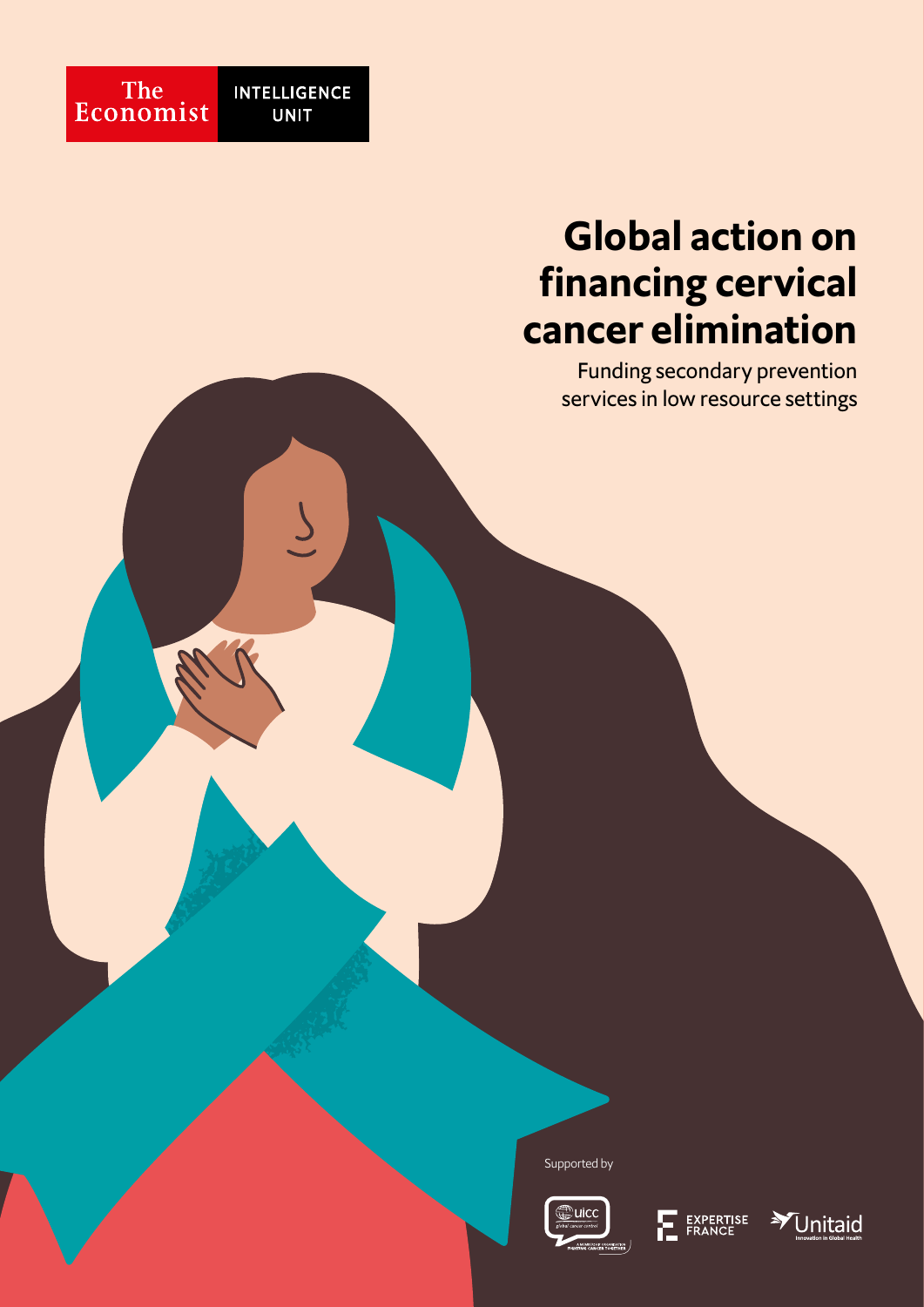## **Contents**

| <b>Executive summary</b>                                                                                                  | 1  |
|---------------------------------------------------------------------------------------------------------------------------|----|
| <b>About this report</b>                                                                                                  | 3  |
| <b>Introduction</b>                                                                                                       | 5  |
| <b>SECTION 1: Building the momentum towards</b><br>financing cervical cancer elimination-<br>opportunities and challenges | 11 |
| Cervical cancer elimination-a clear case for investment                                                                   | 11 |
| Integration is key                                                                                                        | 12 |
| Mobilising civil society                                                                                                  | 15 |
| <b>SECTION 2: Financing approaches for cervical</b><br>cancer elimination                                                 | 17 |
| Catalytic funding                                                                                                         | 18 |
| Global development assistance                                                                                             | 18 |
| Development banks                                                                                                         | 19 |
| Outcomes-based financing                                                                                                  | 21 |
| Transition to sustainable domestic financing                                                                              | 22 |
| Micro-insurance and micro-financing                                                                                       | 24 |
| Private sector engagement                                                                                                 | 25 |
| Case study: Combining HPV testing and digital<br>health with existing health infrastructure in<br>Malaysia-Program ROSE   | 27 |
| <b>Conclusions</b>                                                                                                        | 28 |
| <b>Tools and further reading</b>                                                                                          | 29 |
| <b>References</b>                                                                                                         | 30 |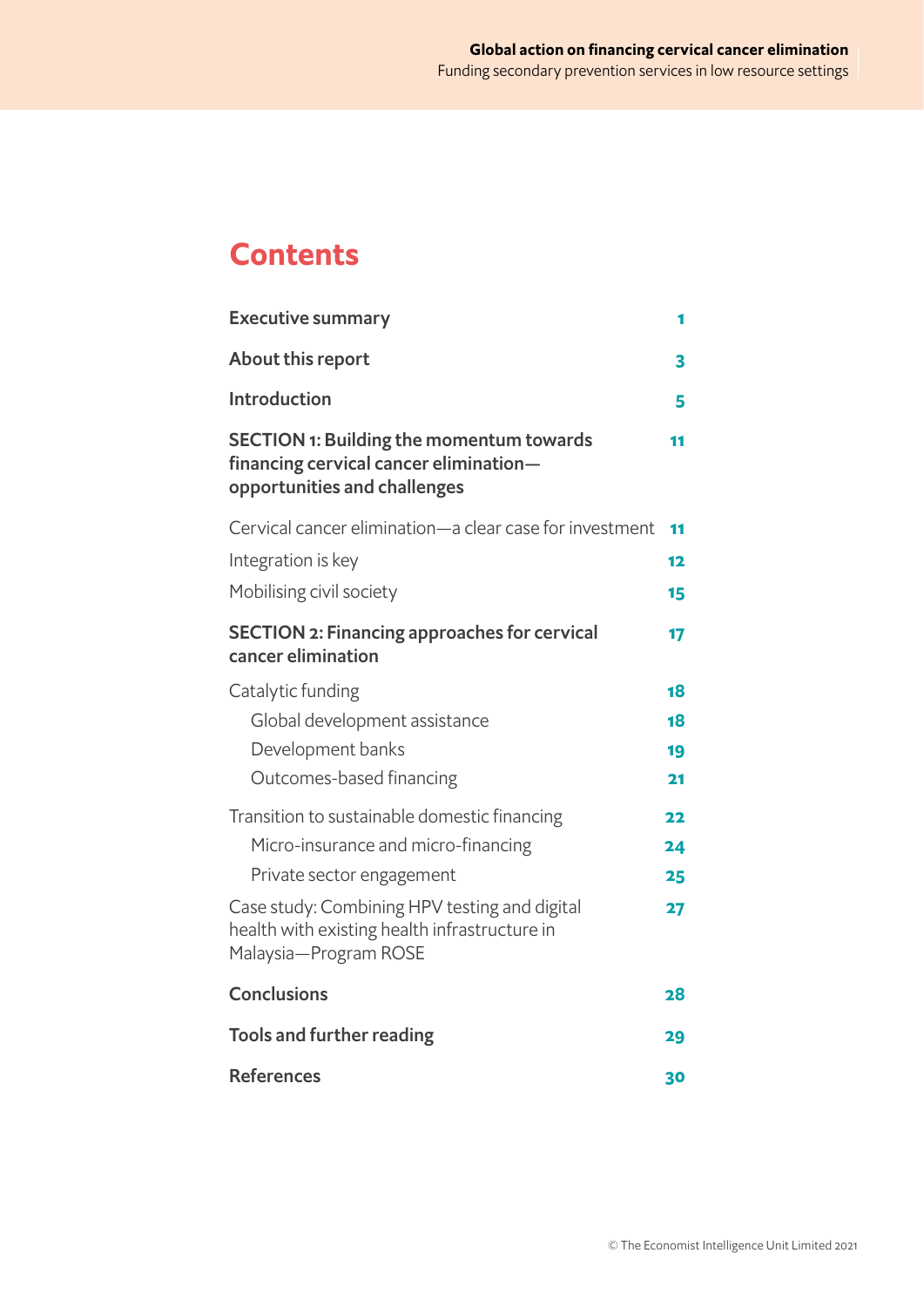## **Executive summary**

Cervical cancer is the fourth-most commonly detected cancer in women worldwide yet is one of the most preventable and treatable cancers if detected early. Women in low- and lower-middle income countries and the poorest within countries are disproportionally afected by cervical cancer-related morbidity and mortality. In 2020, the World Health Organization (WHO) launched a global initiative to eliminate cervical cancer as a public health problem, setting intermediate targets to be achieved by 2030.

While there are challenges in low-resource settings around longterm viability and financial sustainability of efforts to address this urgent health priority, the elimination ambition represents a renewed opportunity to adopt a full-continuum approach, building on universal health coverage, and exploring innovative approaches to financing and delivery as countries scale up elimination services.

This report by the Economist Intelligence Unit explores some high-level challenges associated with financing the elimination of cervical cancer in lower resource settings. The following set of priorities can be drawn on to engage policy and financing decision makers:

#### **Generate local data to inform health financing design and**

**decision making.** An in-depth understanding of the epidemiology, and barriers to uptake of cervical cancer screening and where necessary follow up treatment services is required at the country level, and to inform prioritisation of the highest-impact and most sustainable solutions. Such analyses must also identify and address funding and resource allocation inefficiencies within health systems.

**Assess national funding and extent of high-quality services using available WHO costing and modelling tools to develop feasible,** 

**stepwise scale up plans.** Solutions designed to fit within each country's capacity and affordability constraints will be more sustainable in the long-term. The use of existing costing and modelling tools should be prioritised to identify opportunities and gaps for stepwise scaling to national level programmes. The success of elimination programmes relies on a systematic and organized approach best implemented via the framework of well-planned universal health coverage which incorporates budgeting and planning of healthcare services.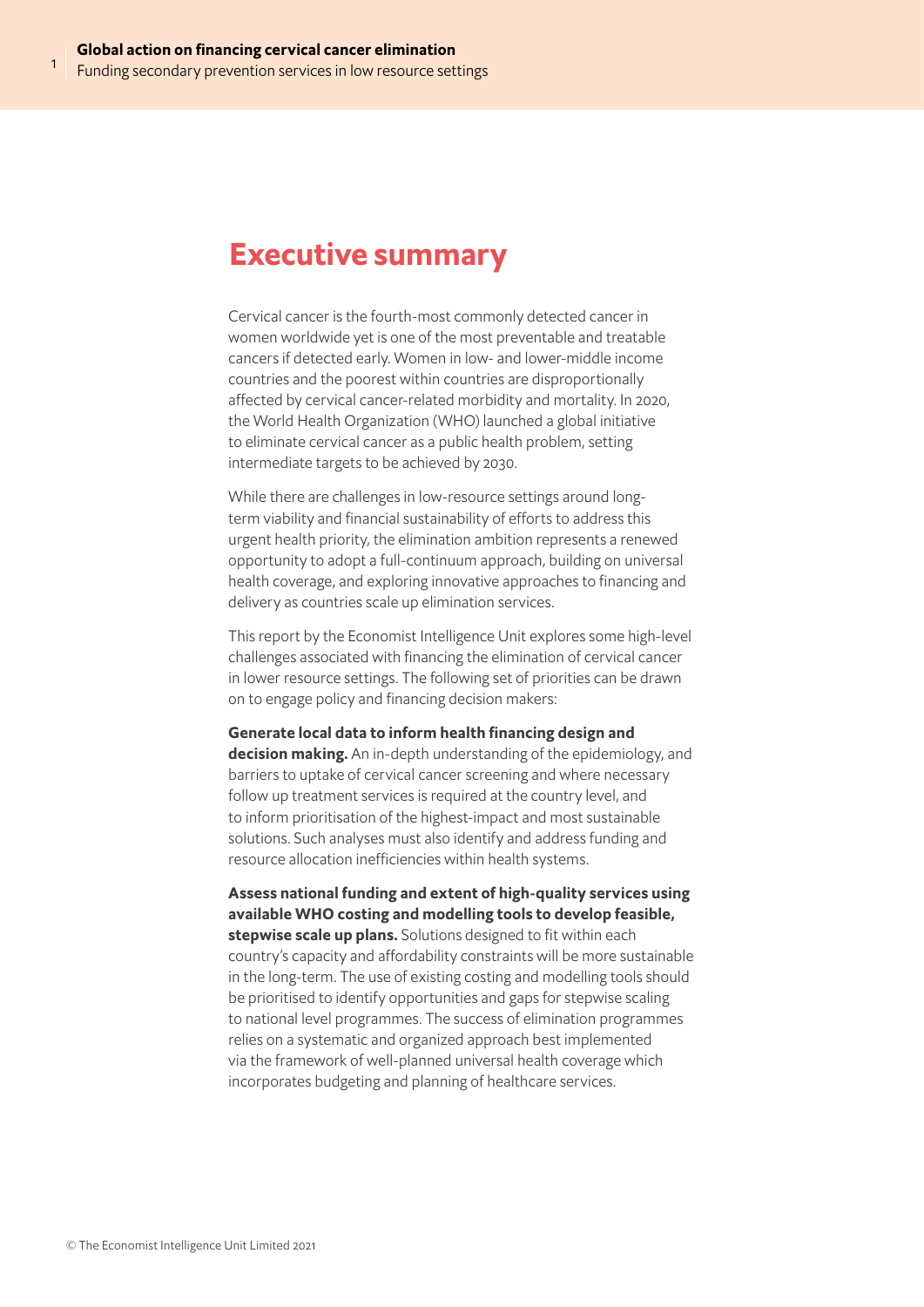2

**Champion integration at a policy, financing, programme and service level to ensure success and sustainability.** Siloed approaches to addressing public health introduce financial inefficiencies which can be minimised or avoided in full. The overlap between cervical cancer and other public health priorities—such as HIV and reproductive health services—should be capitalised, and the framing of the WHO global elimination strategy leveraged to drive financial integration. Strong leadership should be nurtured at national and service delivery levels to ensure integration and associated benefits are realised.

**Utilise innovative and blended finance solutions to complement domestic funding.** Domestic funding of cancer services—including cervical cancer-in low-resource settings is insufficient to scale national programmes. The global financial consequences of the covid-19 pandemic will further impact health funding. Countries must increase domestic spending and better utilise taxation and social health insurance schemes, while leveraging alternative supplementary finance systems where available. A consortium approach which leverages development banks, blended financing and private-sector capital, expertise and speed should be considered.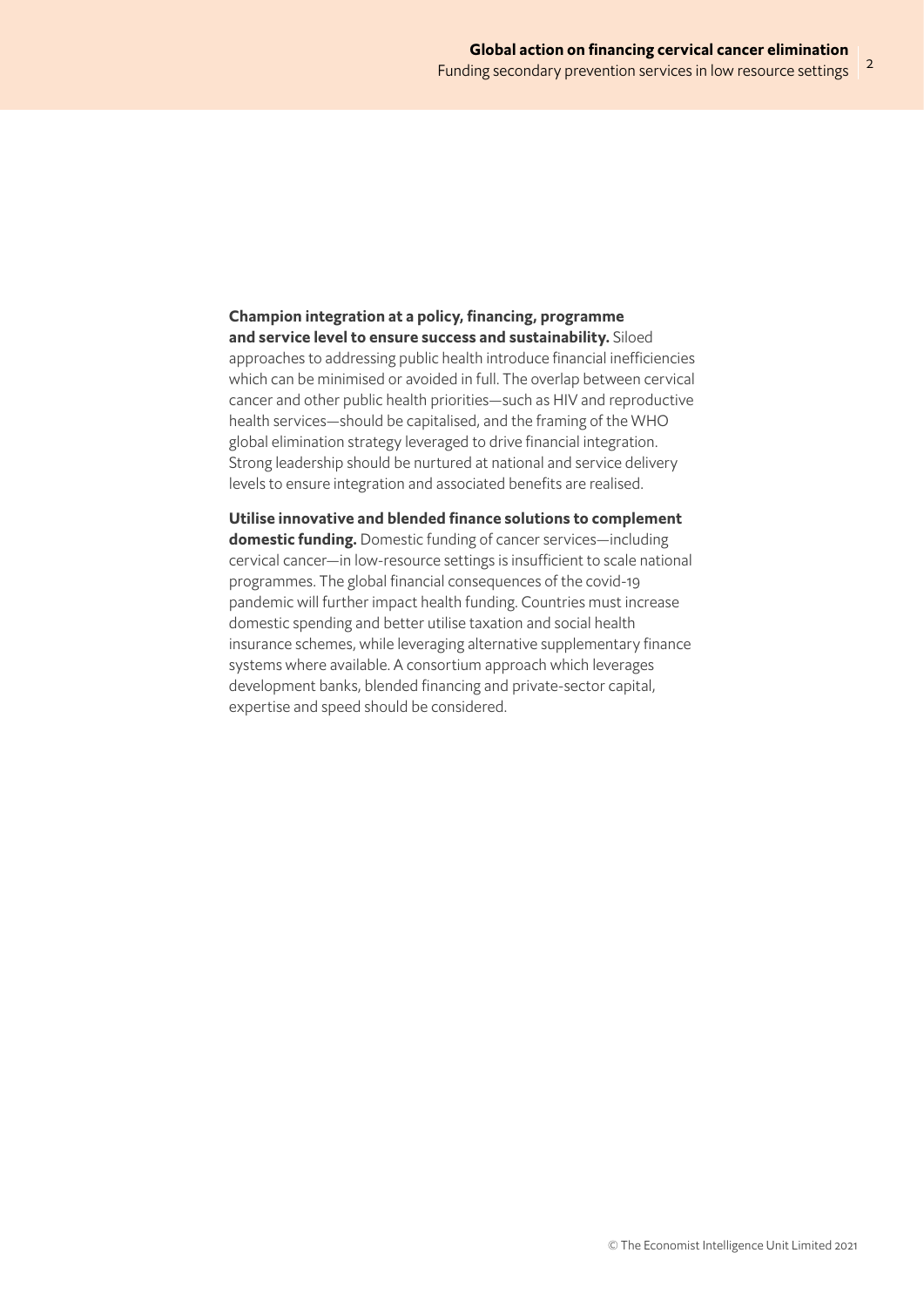## **About this report**

This report follows the launch of the *World Health Organization Global Strategy to Eliminate Cervical Cancer as a Public Health Problem*  and associated tools in late 2020. As momentum builds towards the elimination goal, we explore the challenges that exist in delivering on the global strategy, and respond to the question of how the new global attention may be harnessed to address the critical question of financing cervical cancer elimination. A review of indexed and grey literature was conducted in October 2020, and in-depth interviews were carried out with global experts in disease elimination, international development and health financing to identify solutions and actions needed.

We thank the following individuals for contributing their experience and expertise to this research:

- **Isaac Adewole,** professor of obstetrics & gynaecology and former health minister, Nigeria
- **Rifat Atun,** professor of Global Health Systems, Harvard University
- **Marie Ba,** director, Ouagadougou Partnership Coordination Unit
- **Francois-Xavier Babin,** director international operations, Foundation Merieux
- **Eduardo Banzon,** principal health specialist, Asian Development Bank
- **Karen Canfell,** adjunct professor, School of Public Health and director, Cancer Research Division, Cancer Council NSW, University of Sydney, Australia
- **Raveena Chowdhury,** head of CIFF Projects and Cervical Cancer Prevention, Global Projects Unit, Marie Stopes International
- **Farley Cleghorn,** global head, health practice, Palladium Group
- **Nicholas Furtado,** advisor, Quality of care, Reproductive, Maternal, Newborn, Child and Adolescent Health (RMNCAH) and Resilient & Sustainable Systems for Health (RSSH), The Global Fund to Fight AIDS, Tuberculosis and Malaria
- **Filip Meheus,** health economist, Cancer Surveillance Section, International Agency for Research on Cancer (IARC)

© The Economist Intelligence Unit Limited 2021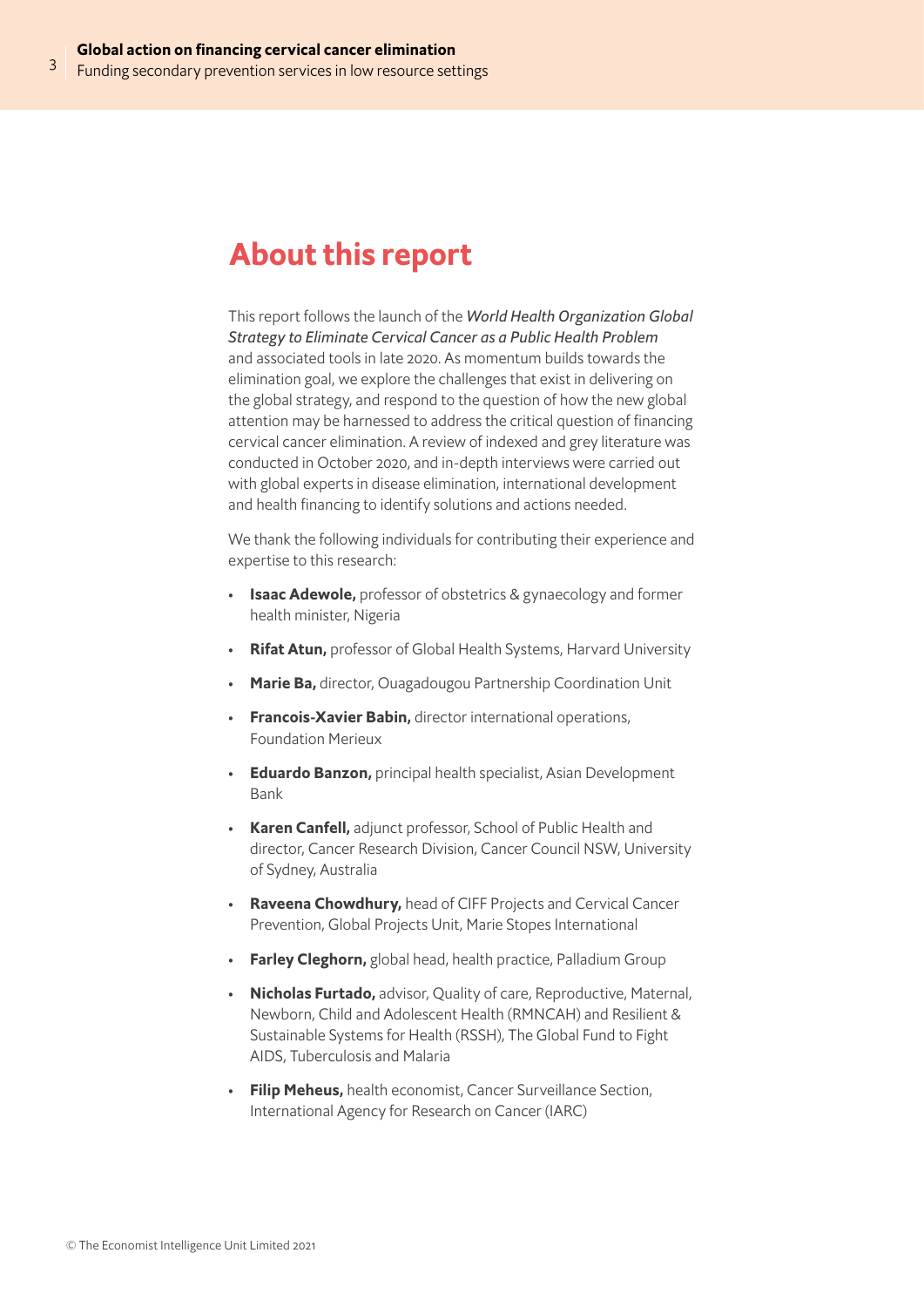- **Stephanie Seydoux,** ambassador for Global Health, France
- **Suneeta Sharma,** vice president health and project director of Health Policy Plus, Palladium
- Heather Watts, director of HIV Prevention, Office of the Global AIDS Coordinator, PEPFAR
- **Jerome Weinbach,** head of the Health & Social Protection Division, Director "Demographic and Social Transition" Department, AFD

This report was written by Jesse Quigley Jones, with research support from Amrita Namasivayam. The editor was Naka Kondo. This research was sponsored by UICC as a product of the 'Scale Up Cervical Cancer Elimination with Secondary prevention Strategy' project, led by Expertise France and funded by Unitaid. The content of this report is the sole responsibility of The Economist Intelligence Unit and the views expressed are not necessarily those of the sponsor or funders.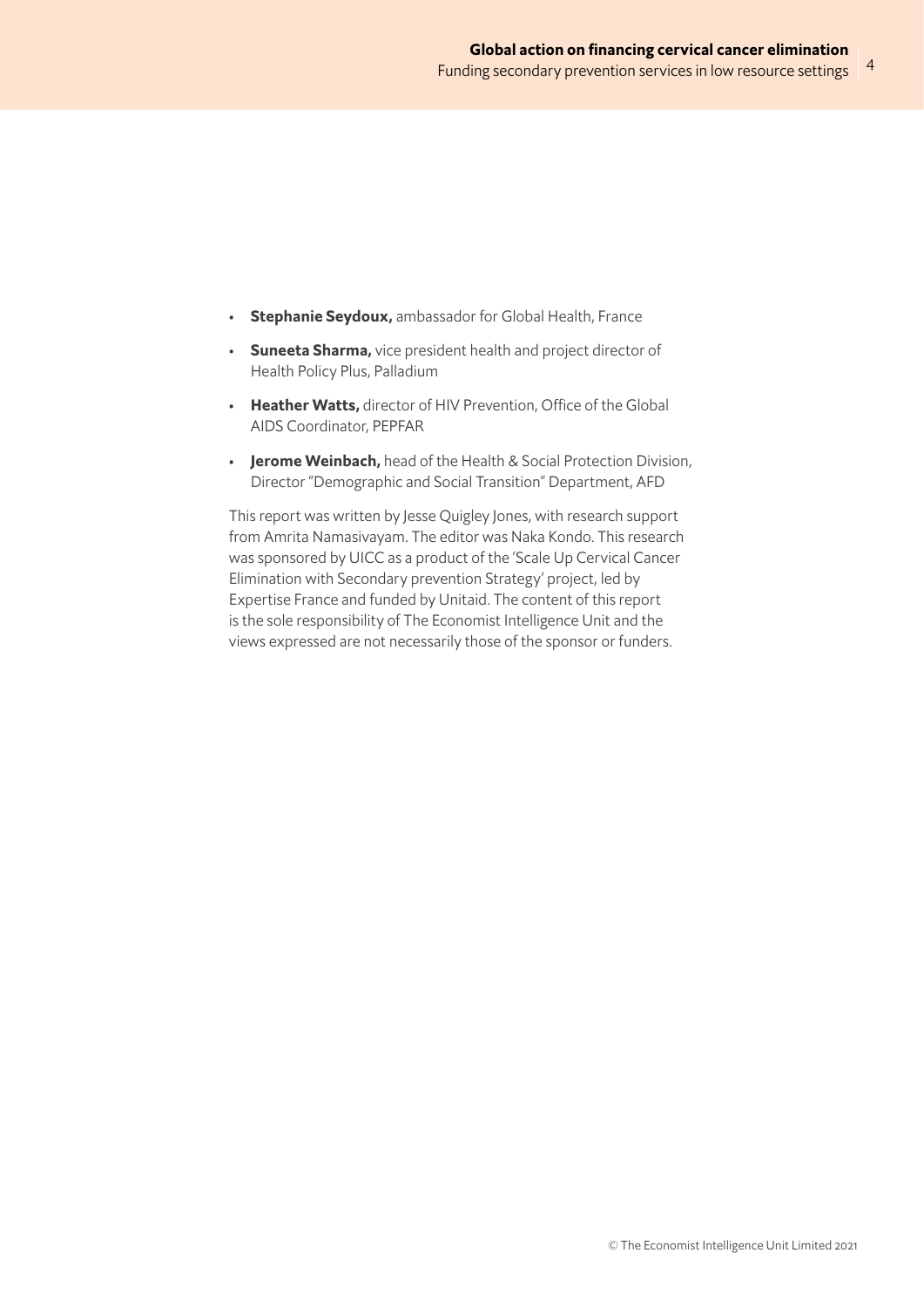## **Introduction**

Cervical cancer is one of the most preventable and treatable cancers and is the fourth most commonly detected cancer among women worldwide. There were more than half a million new cases and over 300,000 cervical cancer deaths in 2018.<sup>1</sup> Cervical cancer represents not only a major public health burden, but has significant economic impact for affected women, their families, wider communities and overall economies. Women in low- and lower-middle income countries routinely lack access to preventive vaccination, screening and treatment services. This results in unacceptably high morbidity and mortality across Africa, Southeast Asia and South America (see Figure 1), disproportionally impacting poor countries and the poor and marginalised communities within countries.

In November 2020, the World Health Organization (WHO) officially launched the *Global Strategy to Accelerate the Elimination of Cervical Cancer as a Public Health Problem*, which lays out three targets for member states to reach by 2030: 90% of girls fully immunised against HPV by age 15; 70% of women screened with a high-performance test by age 35 and again by age 45; and, 90% of women identified with cervical disease receiving treatment.2 The WHO highlights that investing in meeting these targets will generate substantial economic and societal returns, with an estimated US\$3.20 returned to the economy for every dollar invested through 2050 and beyond, purely on women's continued workforce contribution. The figure increases to US\$26 when the effects of women's improved health on families, communities and societies are considered.3 The challenge is securing commitments with the investment case to secure the upfront

financing in the highest burden countries so that they too are able to offer the opportunity of elimination to their populations.

## "

## **Cervical cancer affects women in their peak, leaving children without mothers and impacting productive life years.**

Heather Watts, director of HIV Prevention, Office of the Global AIDS Coordinator, PEPFAR

The WHO estimates that a total of US\$10.5bn is required to fund cervical cancer elimination in low- and lower middle-income countries by 2030, with a large portion of this—equivalent to US\$1.8 per capita—being front-loaded to establish and quickly scale services.4 More than half of this figure is required for vaccination programmes (see Figure 2). An analysis of spending by TogetHER for Health found that only one-seventh of this investment—or US\$121.3mn—was made in these countries in 2019.<sup>5</sup>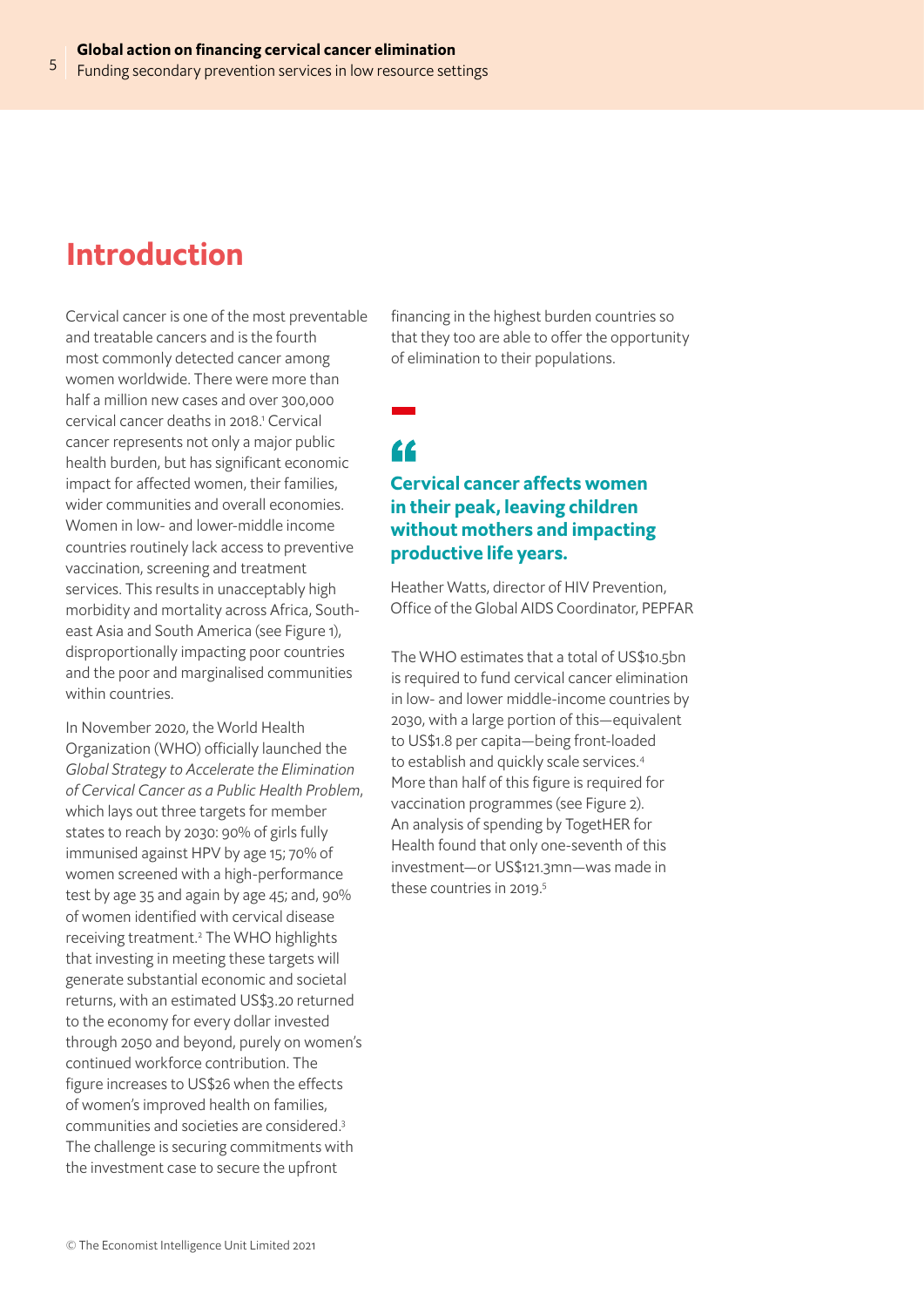**Figure 1. Age-standardised cervical cancer incidence (top panel) and mortality (bottom panel) per 100,000 women-years, 2020**



Source: GLOBOCAN 2020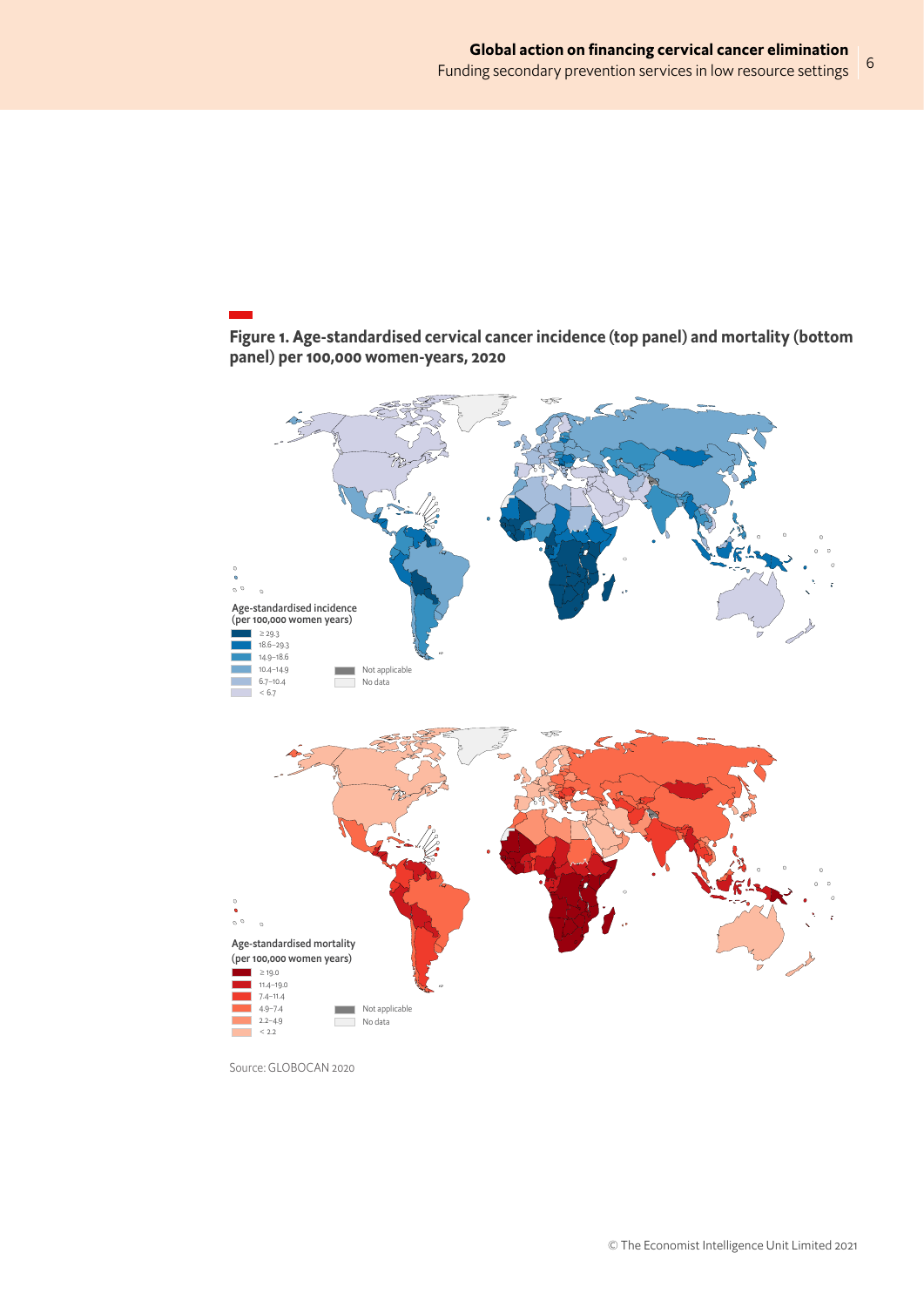### **Figure 2. Breakdown of components of US\$10.5bn required for elimination of cervical cancer in low- and lower middle-income countries by 2030**



Source: WHO, TogetHER for Health, 20204,5

## **Broad challenges in investing in infrastructure**

Cancer is not a singular condition and instead encompasses a set of chronic and complex diseases that challenge both health policy, services and the boundaries of universal health coverage.19 What is common across cancers types however, is the need for a series of interventions along the care-continuum. These cover everything from public health education, screening, diagnosis, treatment and palliative care. This is, unsurprisingly, a daunting task for health systems and comes with a mindset among policy makers and budget holders that 'cancer is expensive', according to interviewees.

Investing in cervical cancer prevention has its own preconceptions to overcome. "Over the last couple of decades we've seen a large number of small-scale demonstration projects

or implementation efforts that have not had the traction we would have liked," says Karen Canfell, director of the Cancer Research Division, Cancer Council NSW, Australia. "There is therefore a level of disillusionment [among] policy makers. The problem has been that we actually haven't had the technology to deliver screening at-scale until recently." (see Box 1).

"Getting HPV vaccination into the expanded programme for immunization [EPI] for children and adolescents is within the capabilities of most countries, and the biggest barrier is around sourcing vaccines and ongoing costs," says Farley Cleghorn, global head of health practice, Palladium Group. "Establishing a screening, referral and treatment pathway for cervical cancer [however], requires multiple investments in people, infrastructure and materials." Significant demand- and supplyside barriers exist to implementing cervical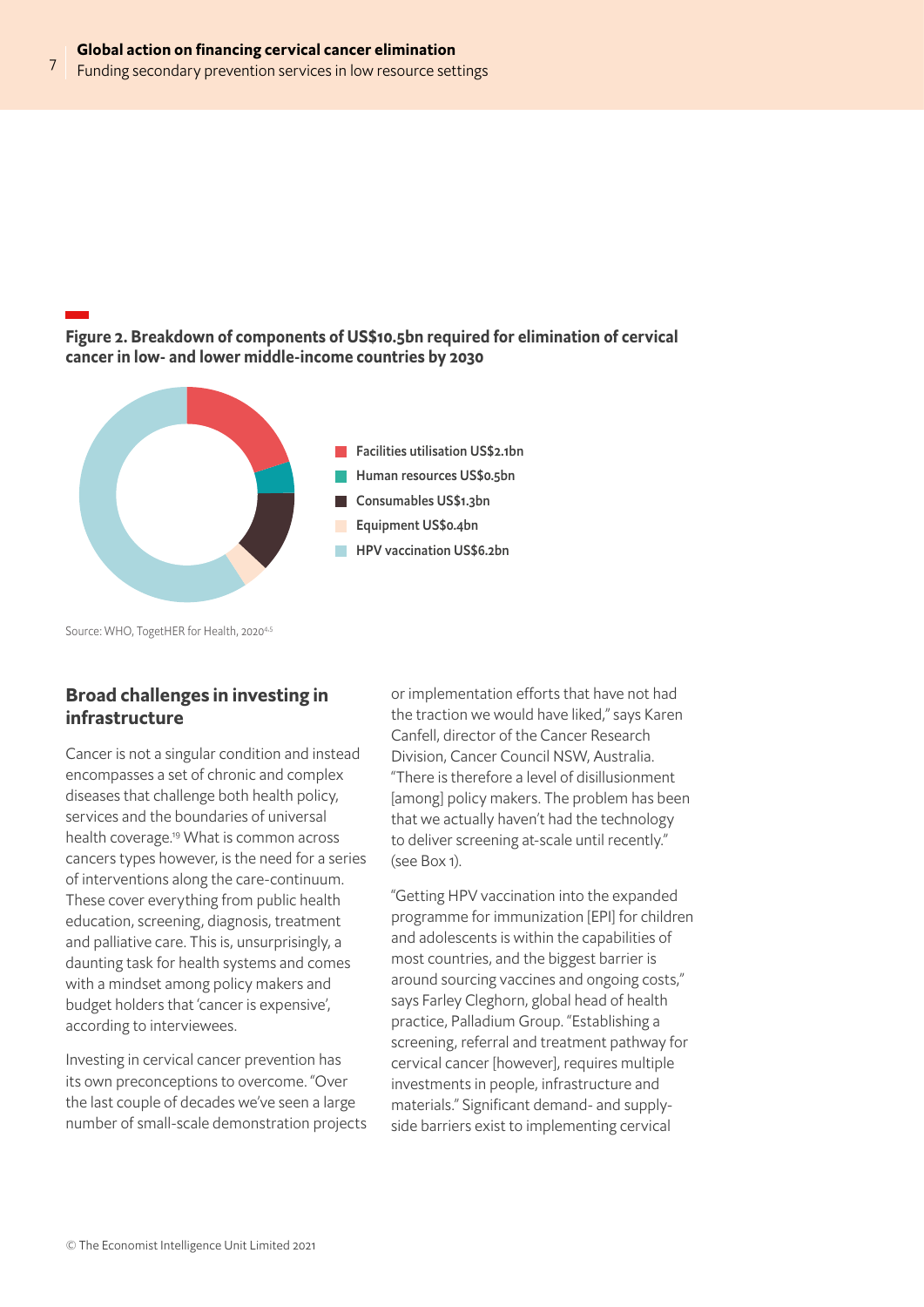### **Box 1: Primary and secondary prevention of cervical cancer**

Human papillomavirus (HPV) is the cause of cervical cancer, with high-risk HPV types 16 and 18 leading to around 70% of all cervical cancers globally.<sup>6</sup> Primary prevention of cervical cancer via immunisation is one of the three pillars of the global strategy and long-term elimination efforts. Effective vaccines against HPV were first licensed in 2006, and analyses suggest that an optimal coverage of 70% of target populations nationally is required for cost-effectiveness.7

Given that millions of women in low- and middle-income countries are beyond the target age for HPV vaccination, secondary prevention with screening and early treatment of pre-cancerous cervical lesions remains critical for preventing a leading cause of death among women and ensuring equity and efficiency in the coming decades.<sup>8</sup>

Women can be screened through detecting cellular changes or pre-cancerous cervical lesions, or testing for HPV infection. Conventional cytological screening—via Pap smear—has historically been the technique used in cervical cancer programmes in high-income settings. Increasingly this technique is being replaced by newer methods such as liquid cytology, based on cost-efficiency, ease of programmatic implementation and quality. In resource-constrained settings which lack necessary infrastructure and quality assurance processes, cytological screening is often not feasible. Instead, visual inspection (with acetic acid [VIA] and/or Lugol's iodine [VILI]) has been adopted as a primary screening technique.<sup>9</sup> This method utilises a simple option where the cervix is viewed with the naked-eye, and does not required specialised machinery or laboratory access. VIA/VILI are limited, however, by lack of appropriately trained providers and high intra-provider variability in specificity and sensitivity. Momentum is now building towards the widespread use of precision HPV testing, which is demonstrated to be more cost-effective than conventional cytology in multiple settings.<sup>10-16</sup> Widespread adoption of HPV testing is currently limited by affordability for many lower-income countries. The opportunities for community-based self-collection for HPV testing is another exciting development being explored, which may further extend geographical coverage and reduce programmatic costs.<sup>12</sup>

The WHO 2013 guidelines for screening and treatment of precancerous lesions for cervical cancer prevention recommends the use of HPV,17 and in 2020, the WHO issued a detailed guide for introducing and scaling up testing for HPV as part of a comprehensive cervical cancer prevention and control programme which includes a framework of planning, implementation through to monitoring and scaling.18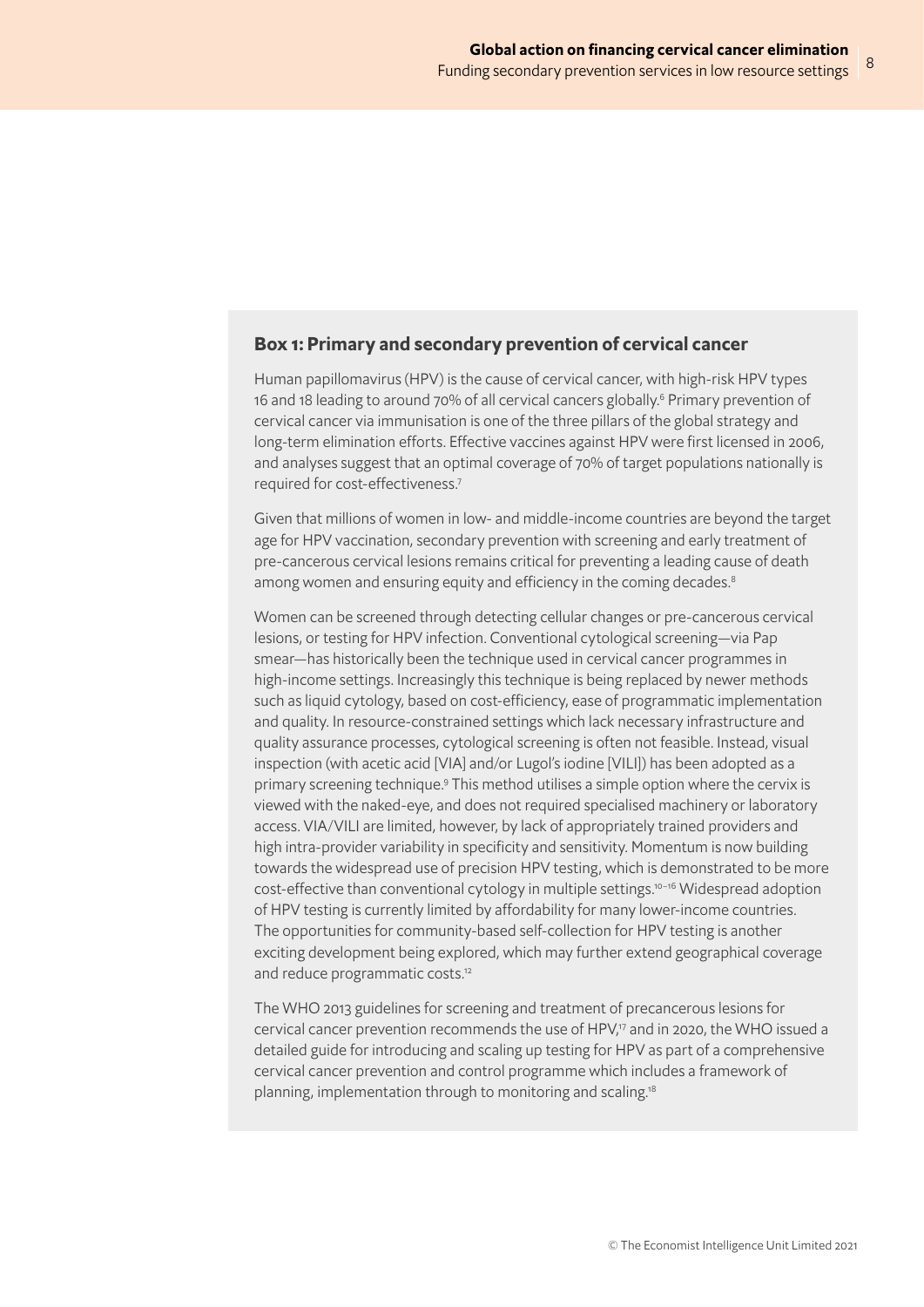cancer screening programmes in low-resource settings. Published data from rural settings in Africa highlight several such examples: on the supply side (that is health system capabilities) these include lack of outreach, gender of provider, workforce shortages, lack of supplies and affordability; on the demand side (that is client and community level) these include awareness, knowledge and education, personal/social values, geographic reach and inability to pay.<sup>20</sup> Challenges in educating and engaging women to attend services where they do exist should not be underestimated. Further analyses from Sub-Saharan Africa found multiple common cultural barriers despite the region's diversity. These include fear of screening procedures and negative outcomes, embarrassment, privacy concerns, lack of spousal support, stigma and cost of services, among others.<sup>21</sup>

The challenges of managing screen-positive women in LMICs are well-documented.<sup>22</sup> WHO guidelines recommend either cryotherapy or loop electrosurgical excision procedure (LEEP) as essential components of any screen-and-treat programme, and a detailed WHO guideline for the use of thermal ablation for cervical pre-cancerous lesions was released in 2019.<sup>23</sup> The shift from cryotherapy—which requires expensive gas often in short supply—to thermal ablation for treating VIA-positive lesions has been demonstrated to be effective in lowresource settings such as rural Malawi, with the initial costs recouped within a period of months compared with the recurring costs of cryotherapy assuming sufficient  $(\sim 80 - 90)$ women are screened.24 Still, these services are reliant not only on available machines,

but appropriate clinical settings and trained providers as well as robust quality assurance. Women are frequently referred to higherlevel facilities—often in geographically diferent locations—with subsequent impact on compliance with recommended followup if they are unable or unwilling to attend.<sup>22</sup> Designing a successful screening programme is highly country-specific and must balance coverage with efficiency. In most settings this will comprise a mixed model of screen-andtreat in rural settings, which may help ensure women are reached, and high-throughput testing in a centralised lab in urban settings, which where women can more easily access services.

The covid-19 pandemic, which has impacted every aspect of health systems, presents several specific challenges for cervical cancer prevention. Immunization rates dropped in 2020 to levels not seen since the 1990s, and women were less likely to be screened and treated for cancers in 2020 compared with 2019.5 Introducing and scaling covid-19 testing has absorbed workforce and laboratory capacity from other areas of testing. In settings where cervical cancer screening services have been able to continue these have generally been scaled back and reached fewer women. As covid-19 vaccines are rolled out, the competition for cold-chain storage and delivery resources may further negatively affect other routine immunization programmes. Most critically, the global financing crises caused by the covid-19 pandemic is likely to have devastating and long-lasting impacts on available health budgets. Countries will need to adapt to these realities in designing and financing

© The Economist Intelligence Unit Limited 2021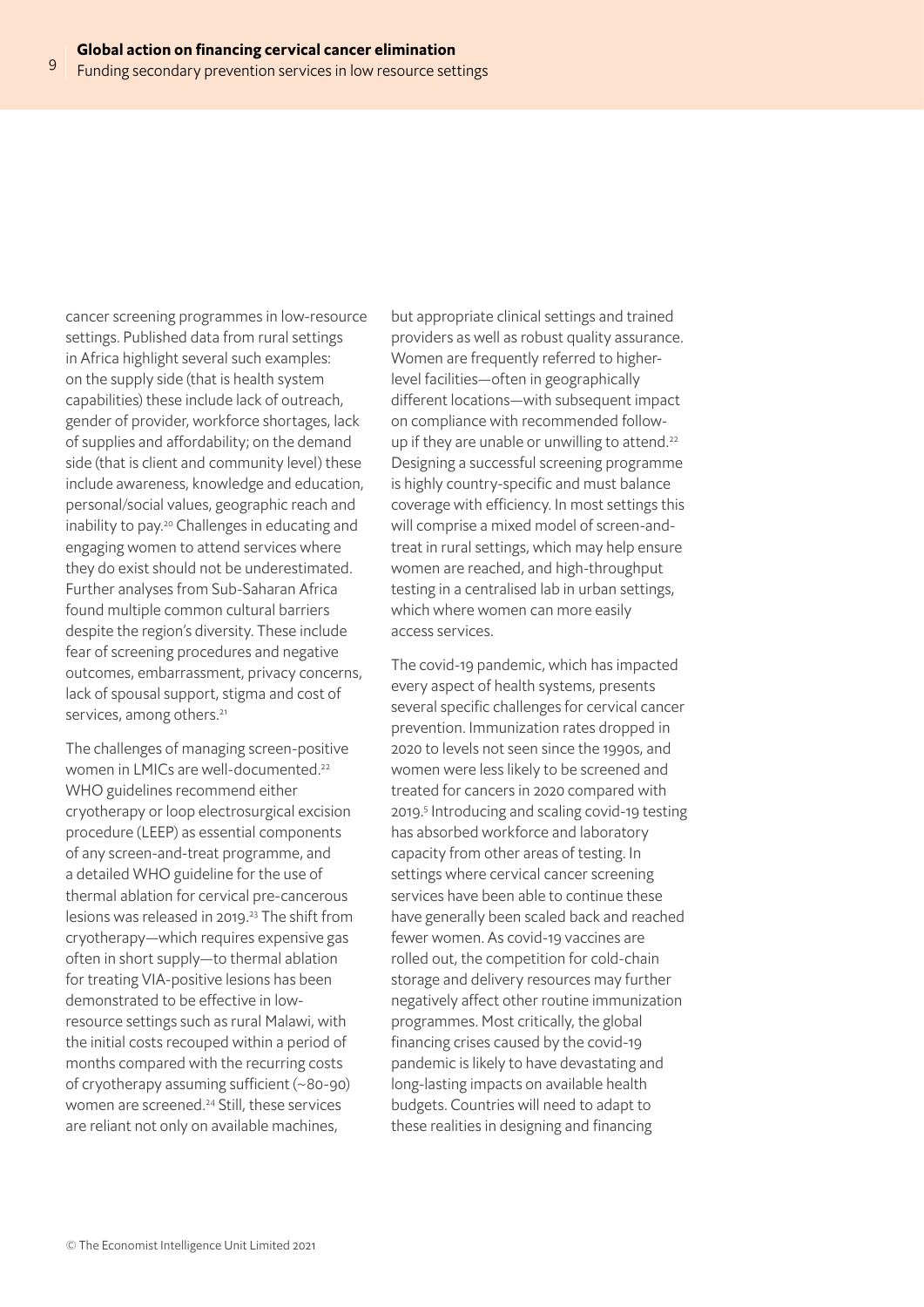scaled-up programmes, but should also seize this rare opportunity during the recovery phase to leverage recently enhanced public engagement in health screening and vaccination and identify synergies in upscaling covid-19 and cervical cancer testing and vaccination programmes. Where possible this should also include newer technologies such as self-collected HPV sampling and remote care/digital health to ensure coverage and service viability (see Case Study: Malaysia's Program ROSE).

The remainder of this report explores the funding situation for cervical cancer elimination efforts in lower resource settings. Section 1 explores challenges and opportunities in building momentum towards sustainable financing of cervical cancer elimination programmes with a focus on screening and early treatment. Section 2 explores some of the financial mechanisms available that could be applied to the cervical cancer elimination goal.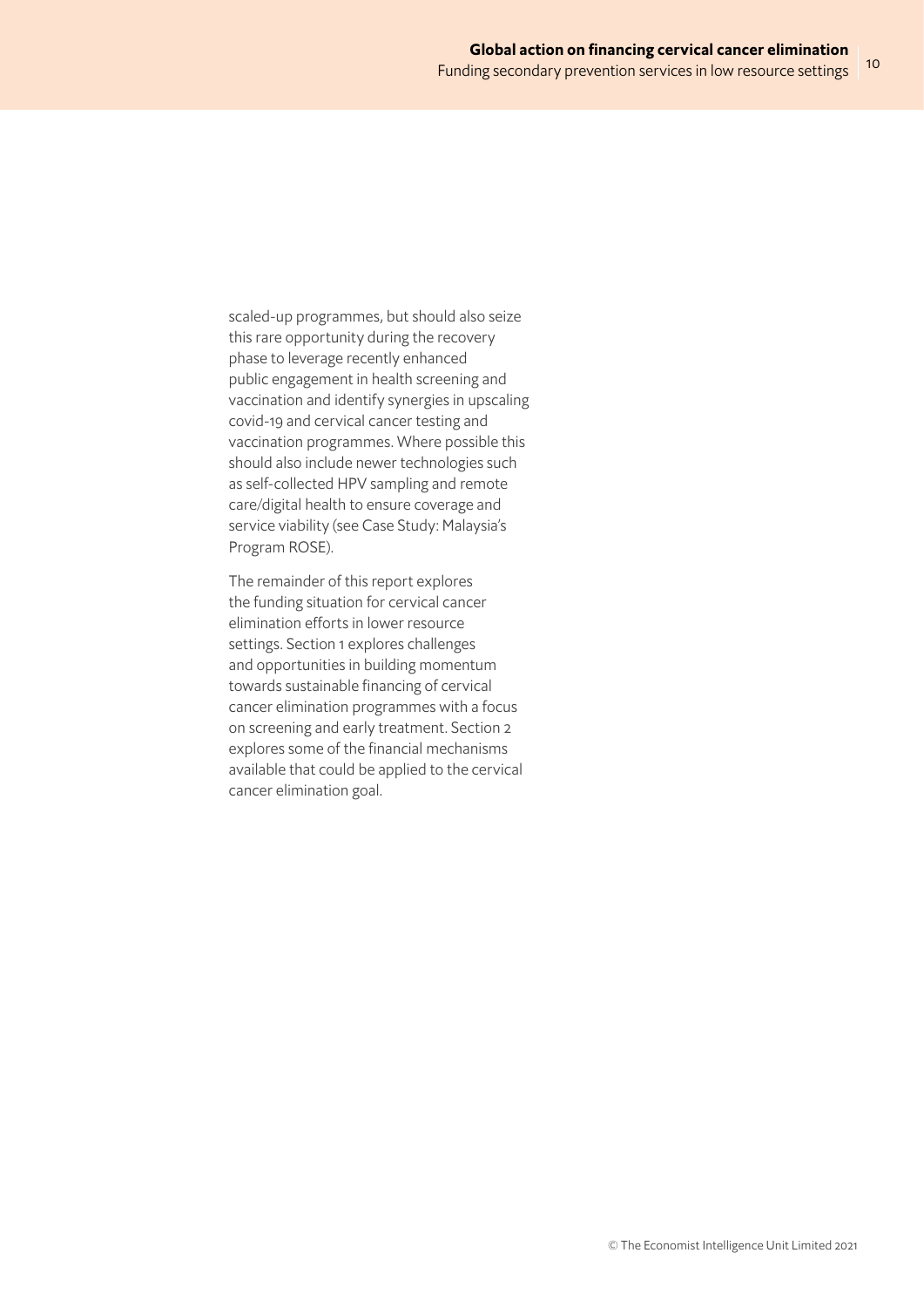## **SECTION 1: Building the momentum towards financing cervical cancer elimination opportunities and challenges**

## **Cervical cancer elimination—a clear case for investment**

A key element of efforts to address cervical cancer, is positioning elimination as an investment in not only the health system, but in terms of the broader societal and economic impact. "Cervical cancer affects women at an age where they are contributing significantly to society, leaving children without mothers and impacting productive life years," says Heather Watts. Children whose mother dies before they reach the age of 10 are more likely to die from any cause, and modelling suggests that where this additional mortality is considered an increment of deaths associated with breast and cervical cancer may rise by up to 30% in some African countries.<sup>25</sup> In Poland, 2012 estimates put the productive working days lost for patients and caregivers at over 700,000, and over 950,000 days lost due to mortality. Over 66% of the economic value lost was attributed to women's mortality.<sup>26</sup>

Given that cervical cancer afects women and predominately those in low and lower-middle income settings, the efforts towards elimination support the attainment of several Sustainable Development Goals (SDGs) including: SDG 1 to end poverty in all its forms everywhere; SDG 5 to achieve gender equality and empower all women and girls; and SDG 10 to reduce inequality within and among countries. Recognising these key interdependencies allows the leverage of a wider set of options in terms of collaboration and diferent modalities of investment opportunities.

Those interviewed for this paper agreed that financing cervical cancer elimination should be viewed as an investment in broader health system capacity and contribute across SDGs, that will pay dividends in the future. These downstream impacts should be emphasized in discussing funding needs. "Innovation and strengthening of health systems are keywords to address this issue," says Stephanie Seydoux, ambassador for Global Health, France. "Further, this will contribute to SDGs 3.8 and 3.4, progressing towards universal health coverage (UHC) and reducing premature mortality from non-communicable diseases by a third by 2030."

Expanding financial protection services towards UHC—as outlined by the WHO requires increasing the proportion of service costs covered, the breadth of covered services and the proportion of the population covered. Cancer service coverage often comes later in the development of social health insurance schemes, beginning with cancers that are curable with access and adherence to treatment.<sup>19</sup> "Making funding decisions is often seen as a *zero-sum game*—where anything assigned to addressing cancer is directly taking away from another area of health needs" says Raveena Chowdhury. There should instead be a discussion on investment, costing and making prioritisation decisions based on cost-efective interventions. This is impossible without critical pieces of data that are needed to inform these decisions, based on deep understanding of local epidemiology, geography and socio-economic situation.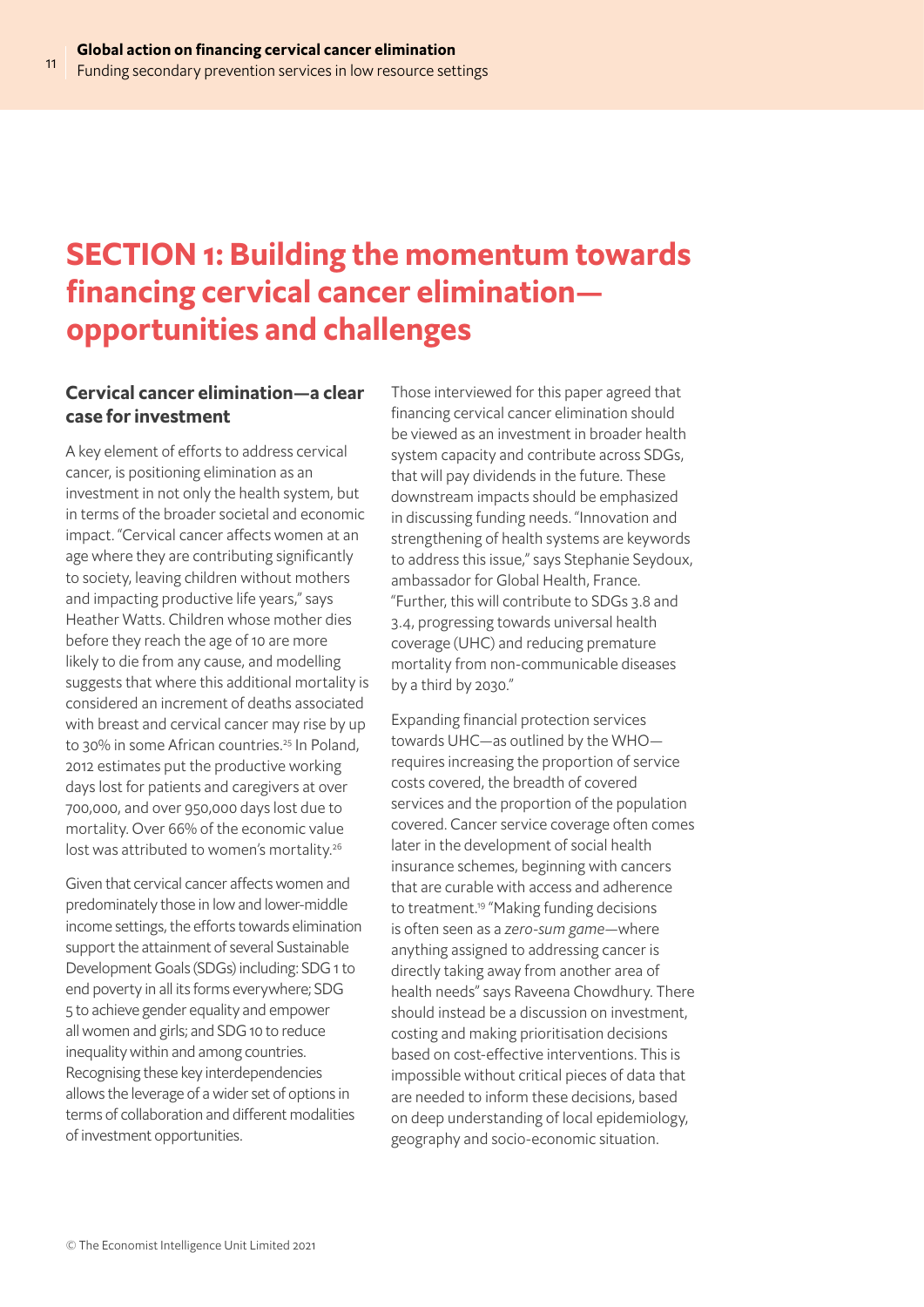These data are all-to-often not available in low-resource settings.

"Understanding the population-level burden using cancer registry data is critical and complimenting this with innovative ways of identifying cervical cancer hotspots can be invaluable to design a cost-efficient supplyside solution" says Suneeta Sharma. "This kind of additional data can be easily crowd sourced and collected cheaply through digital and can be used to not only design services that are well-received and utilised by the target population but can inform investment and infrastructure decisions—for example designing and locating high-volume specialised facilities—and incentivise pooled funding models."

## "

**As cervical cancer is caused by [HPV infection], it is the first cancer where we can aspire for elimination. This will make people start to think differently—and ask what is the next chronic disease we could eliminate?**

Eduardo Banzon, Asian Development Bank

Finally, while it is difficult to make a case for more money for specific disease programmes, the promise of *elimination* can be an inspiring motivator to invest with an integrated approach, especially where it's demonstrable that overall costs will be reduced in the long-term. "The global

elimination ambition can inspire high burden countries to be ambitious and approach cervical cancer with the past enthusiasm seen with malaria and dengue elimination efforts", says Eduardo Banzon.

### **Integration is key**

One theme that interviewees were unanimous on is the need for integrated planning, financing, procurement and service delivery to address cervical cancer, in terms of operational success but also cost-efficiency and long-term sustainability. "If you look at countries that have done well in advancing HPV vaccination and screening for cervical cancer, it is those where they have [both] technical capacity in the Ministry of Health to take a programme forward, and the ability to integrate into existing disease programmes," says Nicholas Furtado, advisor in the RMNCAH and RSSH division at The Global Fund. All too often, integration opportunities are overlooked or not incentivised due to vertical roll-out of health programmes. An analysis of breast and cervical cancer services provided by public, private, employment-based health services and NGOs in Argentina, found a clear lack of coordination between services ofered, with each institution focussing on only one aspect of prevention related to their customer base rather than addressing the requirements of an efective prevention programme addressing the totality of women's needs.<sup>27</sup>

"If you only think about HPV vaccination programmes, you get one set of people. If you think only about screening the cervix for neoplastic lesions, you have a diferent set of people", says Farley Cleghorn.

12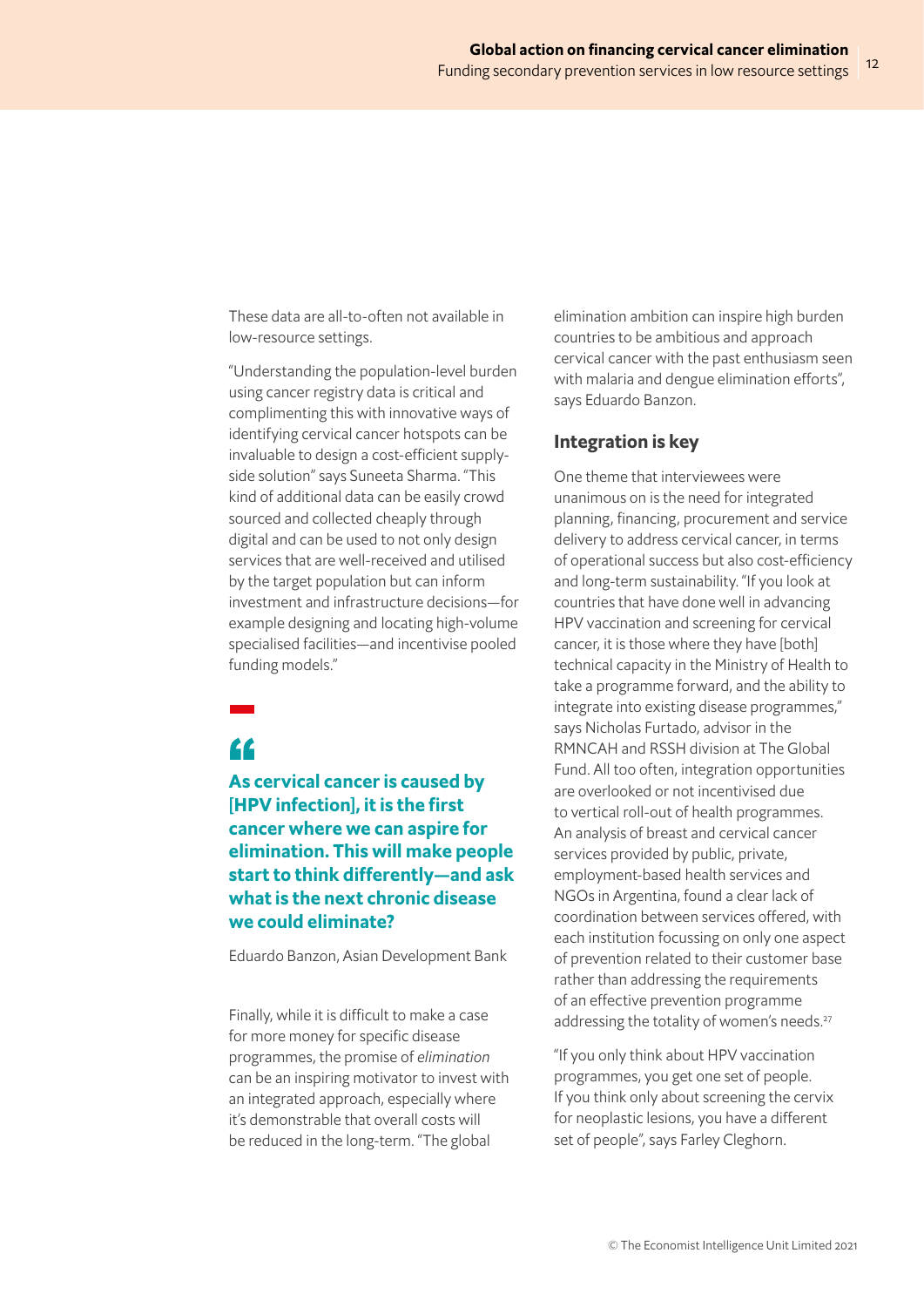"The challenge is to bring all those people together into a holistic plan that has some likelihood of success." Raveena Chowdhury, head of CIFF Projects and Cervical Cancer Prevention, Global Projects Unit at Marie Stopes International, agrees, adding "the problem is that there are only a handful of people who understand what it means for integration to take place at a policy level, ensuring consistency at a country level, at a district level and finally at the service delivery level."

Programmatic integration should be explored with the view to ensure costefficiency. More often than not, these opportunities can reach women through existing channels delivering family planning, maternal health and HIV services. "There is absolutely more room for integration," says Marie Ba, director of the Ouagadougou Partnership Coordination Unit. "It's something we need to make progress with for family planning—we have been talking about integration with nutrition, vaccination, post-partum care and HIV care—but cervical cancer is rarely considered in these conversations." Integration at the service delivery level can capitalise on medical interdependencies. Women living with HIV have around a five-fold higher risk of persistent HPV infection and development of cervical cancer. Approximately 25% of women living with HIV will have lesions that cannot be simply treated with cryotherapy or thermal ablation therapy—compared with only ~5% of women without HIV.

Examples exist that show integrating cervical cancer services is efective. Marie Stopes International (MSI), working with Population

Services International and funded by the Bill and Melinda Gates Foundation were able to integrate cervical cancer screening and cryotherapy services into reproductive health services via health centres, mobile outreach and social franchise networks over a 4-year period.<sup>28</sup> Ultimately, these targeted outreach and dedicated service centres suffer when international funding comes to an end. Limited services were able to continue in MSI's programme—where it was possible to charge a local service fee and social franchisees recognised this as a business opportunity—but sustainable delivery to the most vulnerable continues to be challenging, according to Raveena Chowdhury. Local corporate funding may offer an opportunity to fund these programmes—with longer-term commitment associated with locally relevant and emotive health areas such as cervical cancer—and these should be explored and encouraged.

There is increasingly a push for coordination at a procurement level to secure cost savings through bulk purchasing and negotiations with common providers. "Currently, reagent prices [for testing] tend to be negotiated on a programmatic basis there is a lack of coordination at a procurement level", says Francois-Xavier Babin, director of international operations at Foundation Merieux. "This may benefit some disease programmes, but overall leads to inefficiencies." This pooled procurement can take place across diferent parts of a country's health system (e.g. groups of hospital systems, provinces or on a national level) but also at the international level. The pooled procurement model has long been used by GAVI for forecasting demand and procuring vaccines—including against HPV—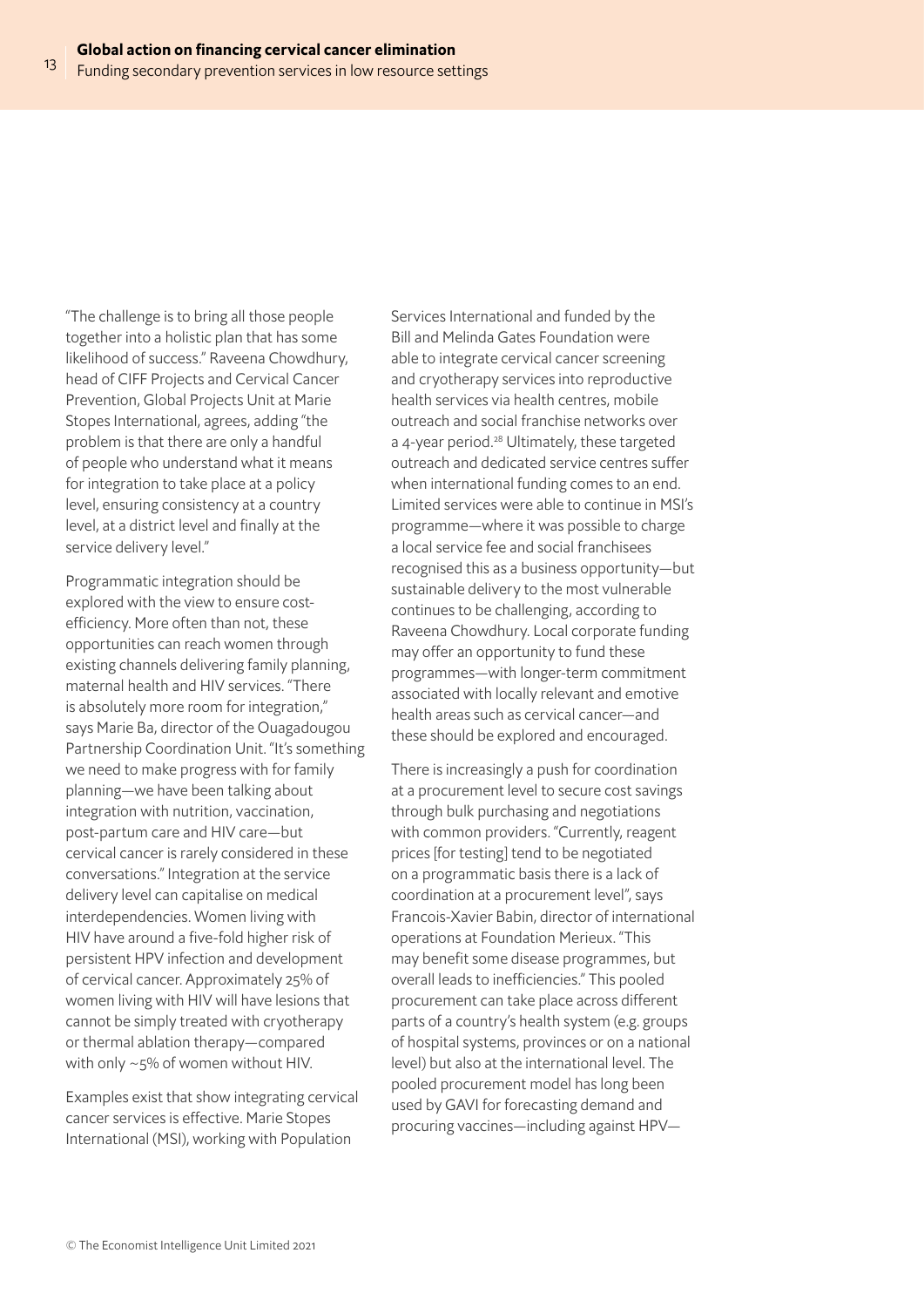for low- and lower middle-income countries and is now also being leveraged by Unitaid-CHAI for agreements with manufacturers of thermal ablation devices and HPV tests—new technologies which the opportunity to screen and treat women for pre-cancerous lesions up to ten times cheaper than with existing screening and cryotherapy methods. Early Unitaid-CHAI negotiations were able to negotiate down HPV testing prices by one third (to less than US\$9 per test, on average) and secure an average 50% reduction on the cost of thermal ablation devices, which promises increasing affordability as global demand for these technologies increases.

Our interviewees highlight that barriers to integration are both programmatic and political. Health service delivery organizations are mainly financed through a diverse range of bilateral, multilateral, and private sector funders. As a result, these donor funds usually finance vertical and segmented programs with specific requirements, target populations, priorities, and outcome indicators.28 Challenges are experienced, for example, trying to persuade an existing programme to run HPV testing samples on alreadyfunded machines, even when they're used at half capacity. This fragmented approach also disincentivises integration where target populations for specific services do not fully align, and the life course approach is not recognised. For example, integrating family planning and cervical cancer programmes offers the chance to deliver information and education to women of all ages, but can result in missed opportunities if only age-specific screening and contraceptive services are delivered in silos.<sup>28</sup>

Coordination among diferent ministries remains vital to achieve financial integration. "There is often a disconnect between the Ministry of Finance and Ministry of Health," says Marie Ba. "The Ministry of Health will make commitments to elimination targets, but the finance ministry will have no visibility on these commitments. You also need to include departments of budgeting and others." To solidify support for integrated programmes, and maintain political engagement and funding commitments, it is necessary to develop quantifiable key health outcomes.<sup>29</sup> Utilising a common set of progress indicators, for example by integrating cervical cancer into existing health frameworks, not only allows for a common approach but also can underscore the contributions that cervical cancer elimination can make to existing goals and objectives. Countries should also look to make use of existing investments and political momentum, for example ongoing work on HIV and polio eradication, where proven systems, excess capacity and financing streams can be utilised for cervical cancer.

Discussion around integration takes place predominantly in the context of primary healthcare but "the problem is that elimination is often treated as separate health strategy from routine health delivery strategies", warns Suneeta Sharma. Elimination services must instead be viewed as a key primary healthcare step, and the push for cervical cancer elimination by 2030 represents an opportunity to adopt a broader approach within primary care that can expand to cover other cancers and NCDs in the future. This change in mindset must be accompanied with a change in financing approach—moving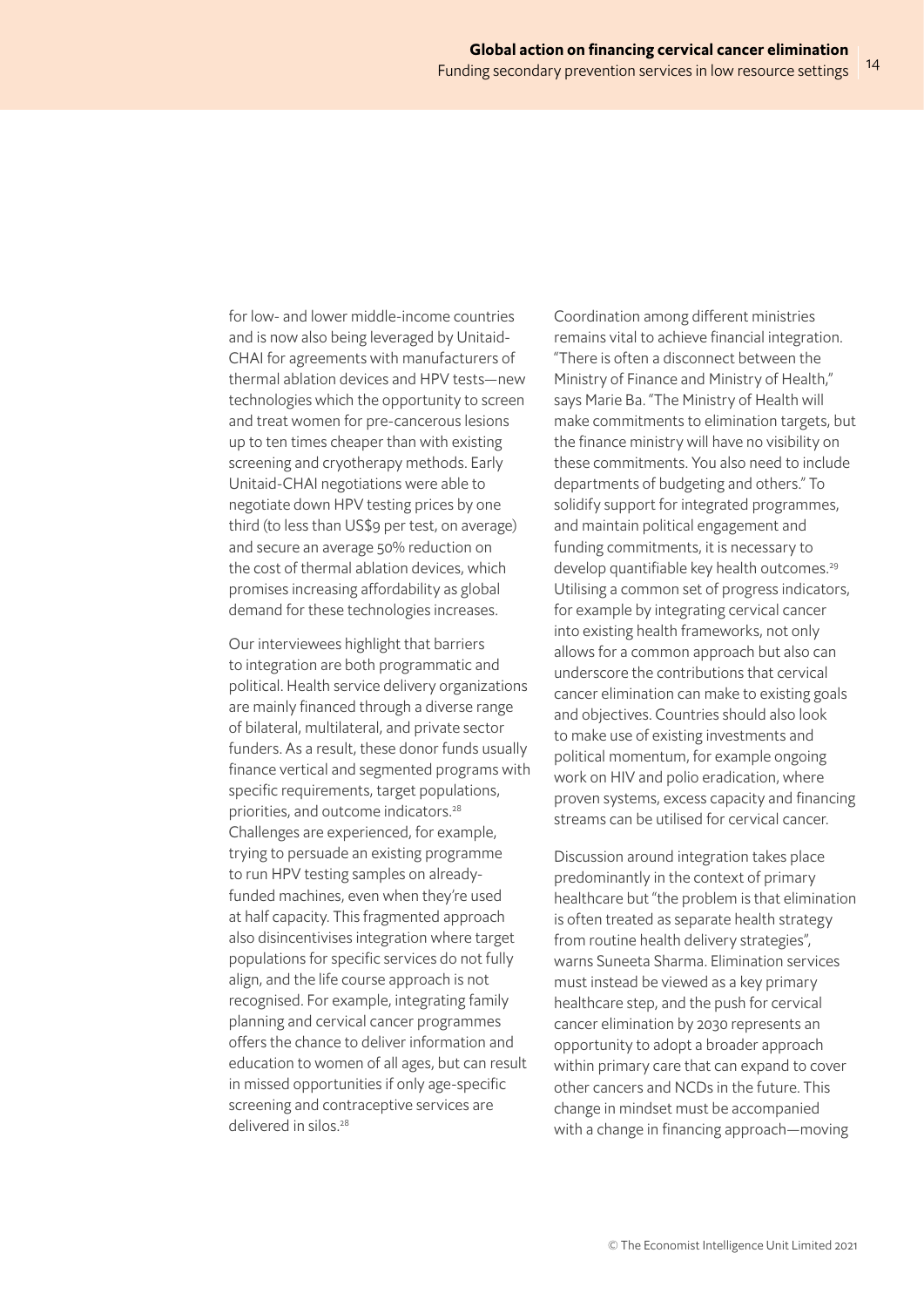from siloed verticals to broader investment in strengthening health systems and achieving health outcomes. The potential for UHC to drive this fresh approach should be exploited. "The success of vaccination and screening programs rely on a systematic and organized approach," says Jerome Weinbach head of the Health & Social Protection Division and director Demographic and Social Transition Department, AFD, "which would be best implemented via the framework of wellplanned UHC which incorporates budgeting and planning of healthcare services."

### **Mobilising civil society**

One underlying success factor is strong civil society advocacy and public engagement. "Very little change has been achieved in health without civil society being a key part," says Nicholas Furtado. The diversity among civil society organizations (CSOs) offers catalytic potential across a spectrum of activities, notably transforming health data into human stories and moral arguments, building coalitions beyond the traditional healthcare sector, democratising policy debates, enhancing the legitimacy of global health initiatives, serving as watchdogs and advocates for accountability and demanding action on universal health care.30 Examples of successful civil society organisation actions are numerous. Malaysian CSOs adopted approaches beyond public health and successfully lobbied the government to include a 'tobacco carve out' to prevent tobacco companies from using investor state dispute mechanisms to weaken public health measures as part of the Trans Pacific Partnership Trade Agreement. CSO delegates

to the Global Fund advocated the creation of the Dual Track Financing mechanisms, and civil society participants in UNAIDS working groups ensure monitoring indicators reflect the needs and experiences of service delivery organisations and key populations. In addition, CSOs often produce independent country reports or shadow reports where official reporting is in doubt. Lastly, CSOs play vital roles in overcoming some of the 'last mile' delivery challenges, providing health education, promoting screening, and reaching target populations that may be otherwise marginalised or inaccessible.

If the goal to eliminate cervical cancer is to be met, civil society groups will need to scale up their activities alongside that of the health system. Established organisations in cancer, HIV and women's reproductive health should be encouraged to adopt the cervical cancer elimination strategy into their work, to provide a unified and integrated movement towards the goals. These organisations, however, tend to be small grassroots groups and can be politically and financially fragile. Global funding for civil society is perhaps less than 4% of investments, according to our interviewees, a figure they would like to see reach up to 30%. Few civil society organisations successfully transition from donor-funding to receive government funding for their activities, a key step for their long-term sustainability.

The challenge for funders is in balancing standards of services and risk. Civil society organisations do not all have progressive healthcare aims and may sometimes lack the ability and accountability to achieve their stated aims, or be vulnerable to corruption. Where examples of broad collaborative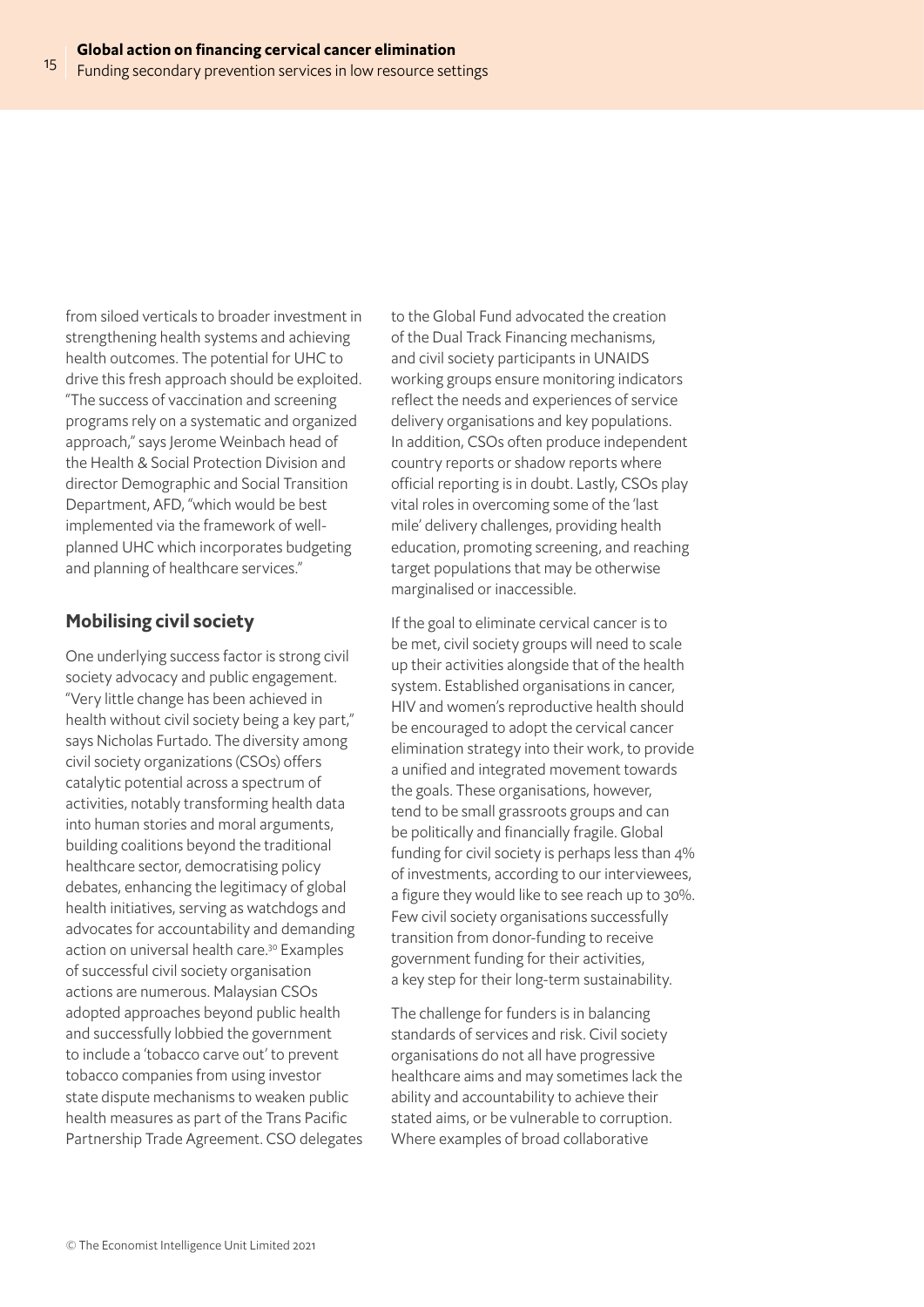work exists, there is also a risk of these organisations becoming highly siloed and requiring encouragement to work across the care continuum and health issues in support of elimination. "In funding civil society organisations you have to have a tolerance for risk that we don't have in the development field," says Nicholas Furtado. Governments, however, have the capacity to fund, design and implement frameworks within which these organisations can work, including aspects of transparency and accountability, and provide a conducive environment in which civil society organisations can receive funding and achieve their goals.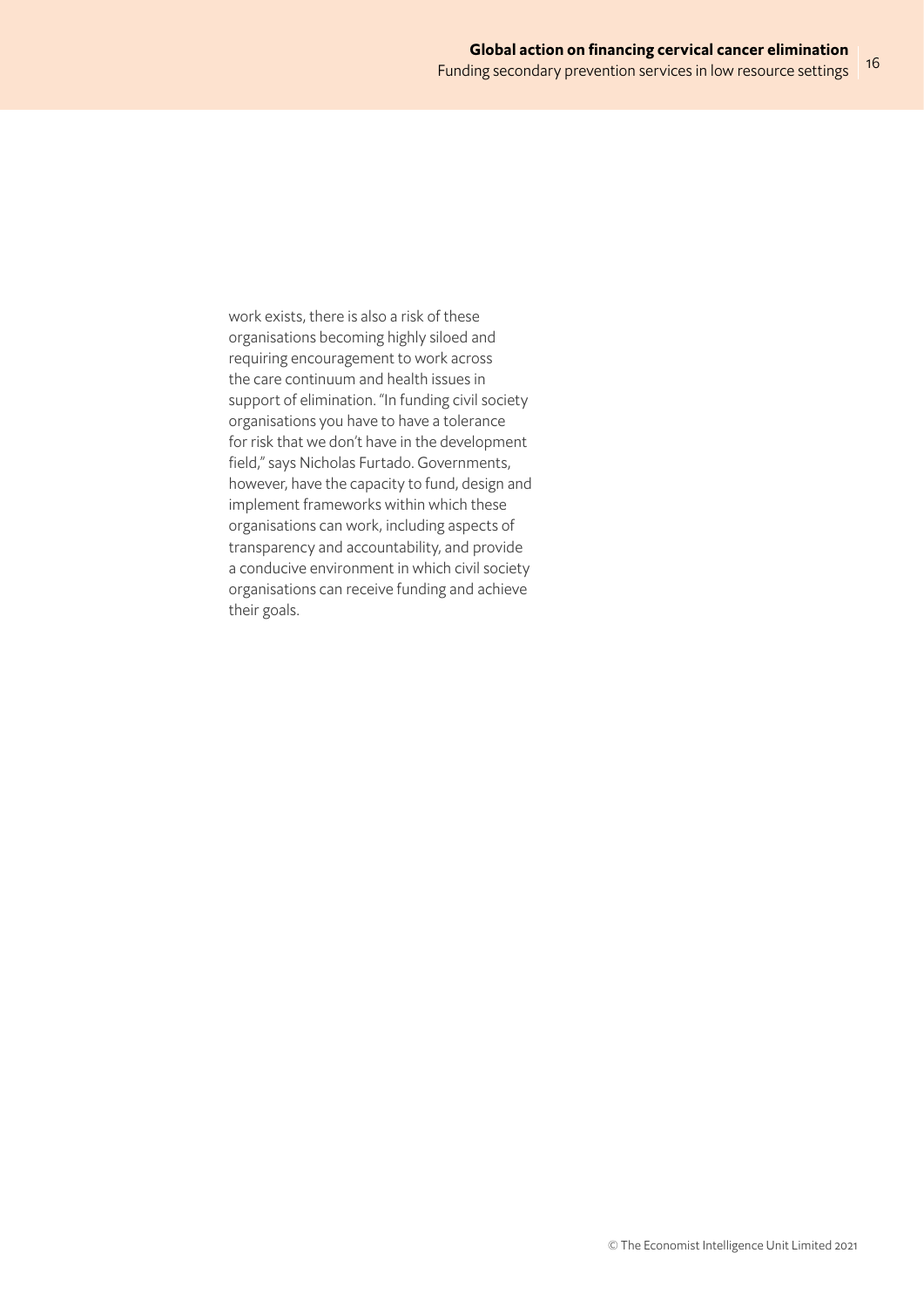## **SECTION 2: Financing approaches for cervical cancer elimination**

In low and lower-middle income countries, domestic funding remains the dominant source of financing for cancer services; primarily via out-of-pocket spending by individuals (either at the point of care or less often via private insurance), or public spending (via some form of public insurance system or other taxation-derived funding).<sup>19</sup> An analysis of 2018 health spending shows that low and lower-middle income countries continue to rely heavily on out-of-pocket spending, with limited government spending or use of social health insurance schemes (see Figure 3).

Where government spending in low and lower-middle income countries is allocated to health, the majority is spent on infectious or parasitic diseases (including HIV and malaria) and reproductive health services (see Figure 4). NCDs, including cancer, make up a much smaller proportion of spending compared with upper-middle income countries.

Given the need to front-load the financing of cervical cancer efforts-particularly in building necessary infrastructure and in catch-up HPV vaccination programmes there is a need for substantial additional and immediate investment in low- and lower middle-income settings.





Source: World Health Organization, 2020<sup>31</sup>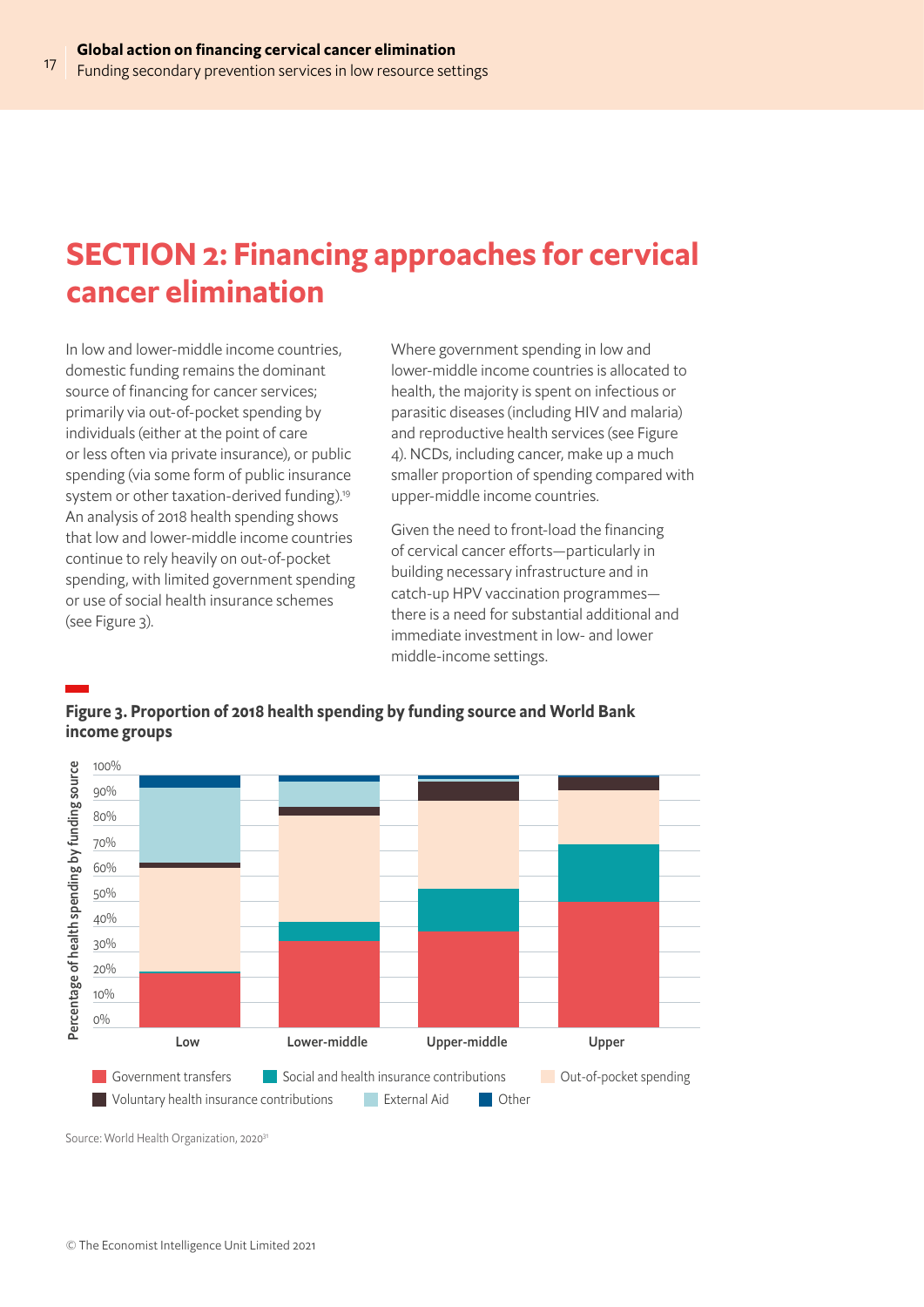



### **Figure 4. Domestic government health spending in 2018 by disease area and World Bank income group**

Source: Economist Intelligence Unit, World Health Organization

## **Catalytic funding**

Catalytic funding provides external sources of capital for establishing the supply and/ or demand of health services, with little to no expectation of financial return. Sources of this funding typically comes from global development assistance donors.

#### **Global development assistance**

Total global development assistance for health was US\$38.9bn in 2018, down from over 40bn in 2017. The source of these funds remains mostly government donors, with relatively small funding from private philanthropic foundations or other privateparty contributions. Between 2000 and 2018, the biggest recipients of global funding were programmes focused on HIV (~25%) and reproductive, maternal, new-born and child health (~30%). Non-communicable diseases, such as cancer, accounted for only 2% of funding (see Figure 5).32 It is clear from these figures that global funding is available, and adopting an integrated approach that is recognised by funders and implementers could allow for inclusion of the cervical cancer elimination support within existing funding mechanisms.

Among funds spent on cervical cancer screening and treatment in low- and lowermiddle income countries (see Figure 6), more than three quarters came from just two sources in 2019: USAID (US\$30.6mn) and Unitaid (US\$12.7mn).33 "Very few countries specifically receive cervical cancer funding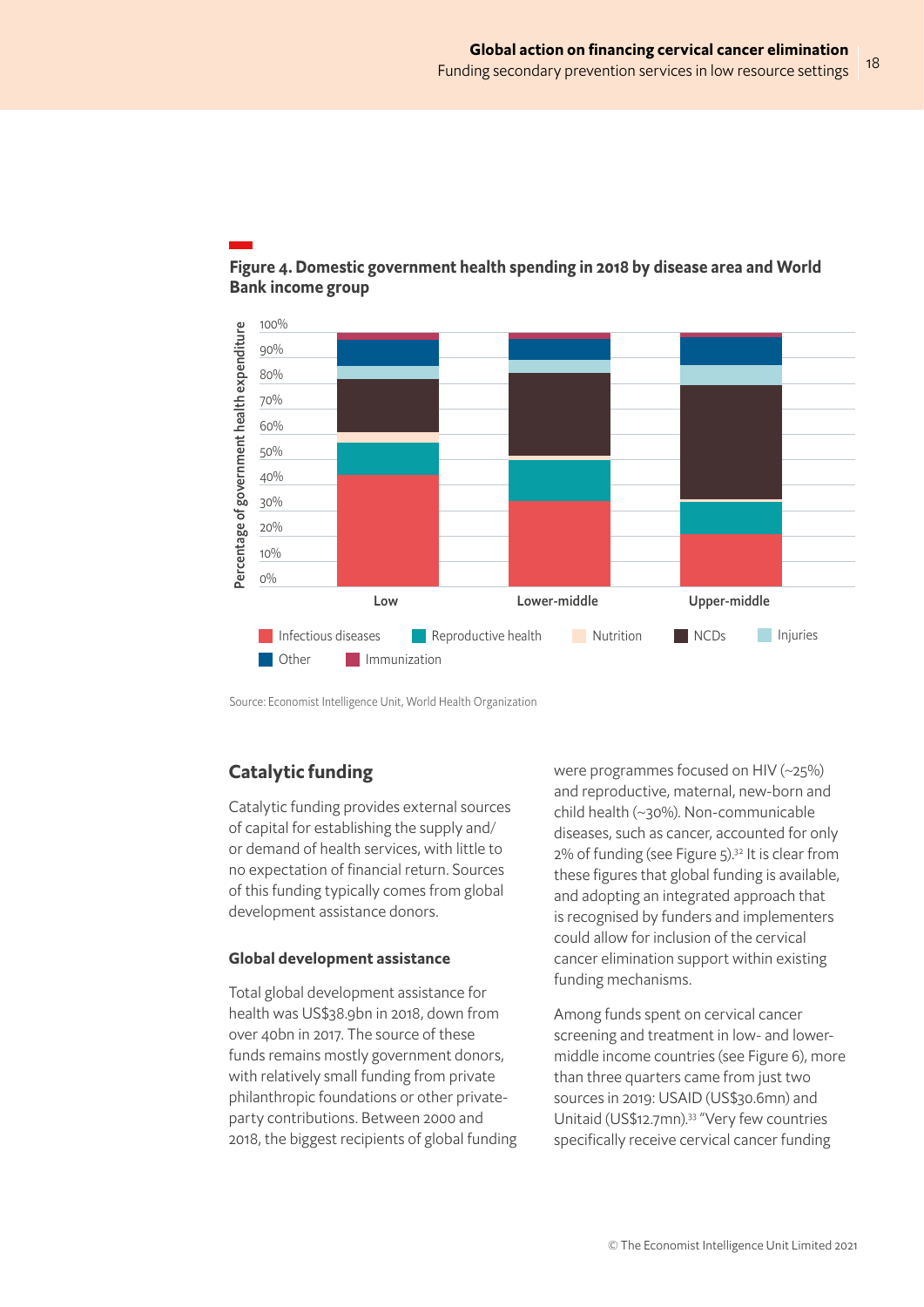

### **Figure 5. Development assistance for health by programme and focus area, 2000-2018**

Source: Financing Global Health database, 2018<sup>32</sup>

from the USAID health portfolio," says Farley Cleghorn. The US President's Emergency Plan for AIDS Relief (PEPFAR) has mandated that funding needs to be used for cervical screening of women living with HIV, and integration of these services into anti-retroviral therapy clinics and places where women living with HIV receive care. A novel development in funding cervical cancer in low- and middle income countries in 2019 came from Unitaid, which was significant in that it introduced dedicated funding of US\$57m for two programmes addressing new technologies for screening and treating precancerous lesions, and

scaling up secondary prevention services. While activities associated with these dedicated funds have been critical contributors to inform the global elimination strategy, reliance on these sources for anything more than limited initial catalytic funding risks the long-term sustainability of programmes. It is incumbent on both donors and recipients to ensure that receipt of donor funding is tied to scale-up planning and long-term budgeting. In the absence of increased global funding to support cervical cancer elimination efforts, countries will need to look to other sources of financing to front-load screening and vaccination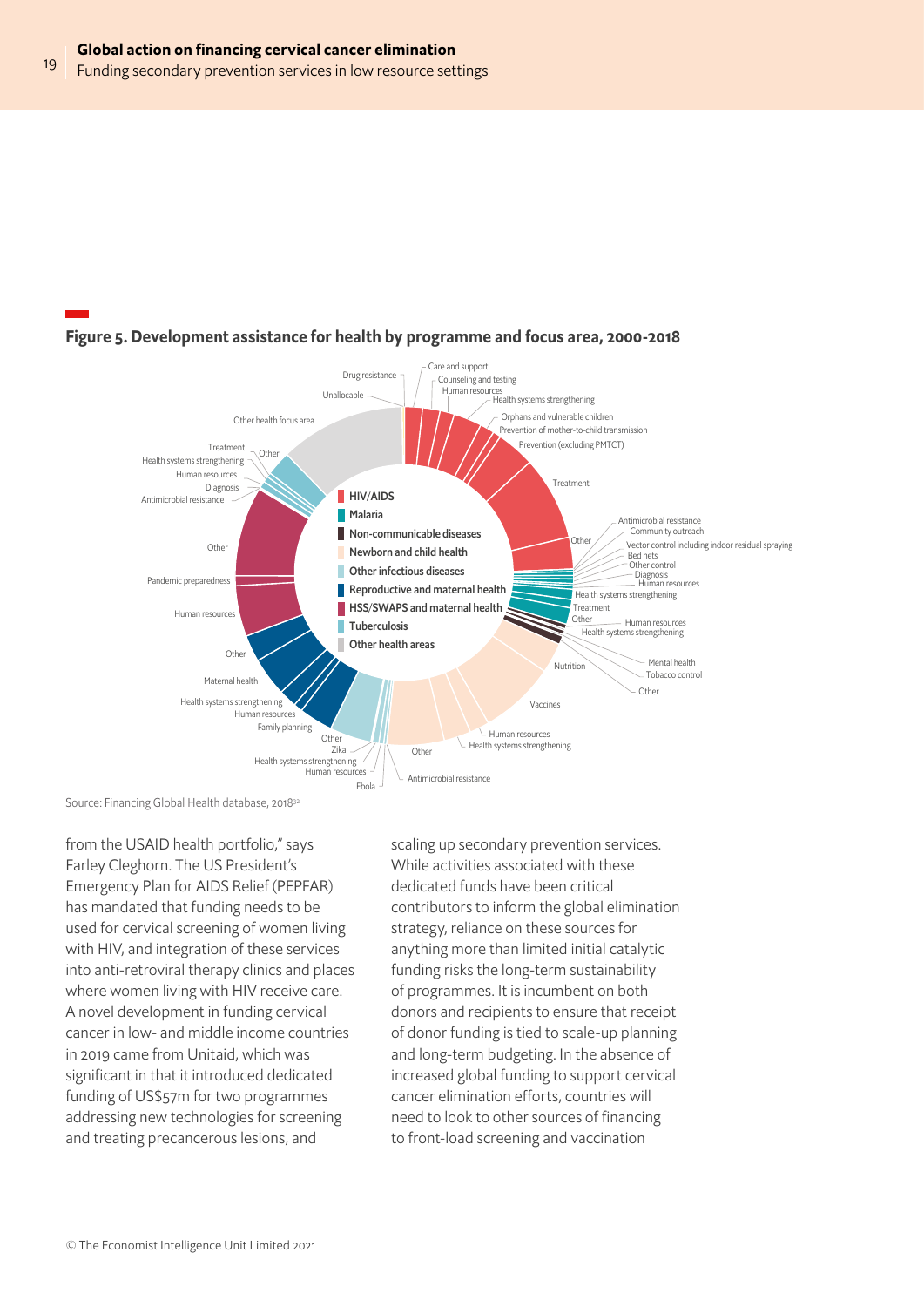### **Figure 6. Financial support for HPV vaccination programmes (left) and cervical cancer screen-and-treat programmes in low- and lower middle-income countries, 2018-2019**



Source: TogetHER for Health, 20205

programmes, including access to loans and utilising private capital.

#### **Development banks**

Another source of financing available to governments is via development bank lending. Here, few specific examples exist in cervical cancer, but broader development bank alignment with SDGs and support for UHC make them a ready partner for the elimination of cervical cancer. Precedent has been set in investments towards child and maternal health and malaria elimination. For example, the Asian Development Bank (ADB) launched its Regional Malaria

and Other Communicable Disease Threats Trust Fund in 2013, with the remit to support developing member countries in developing multi-country, cross-border and multisector responses. This fiveyear programme funded projects that successfully reduce the burden of disease, trained providers, developed leadership and strengthened regulatory and health impact assessment bodies.<sup>34</sup> Notably, this programme contributed to the launching of ADB's first health bond, which mobilised US\$100mn of private investment channelled into supporting access programmes and UHC expansion projects in developing member countries.

20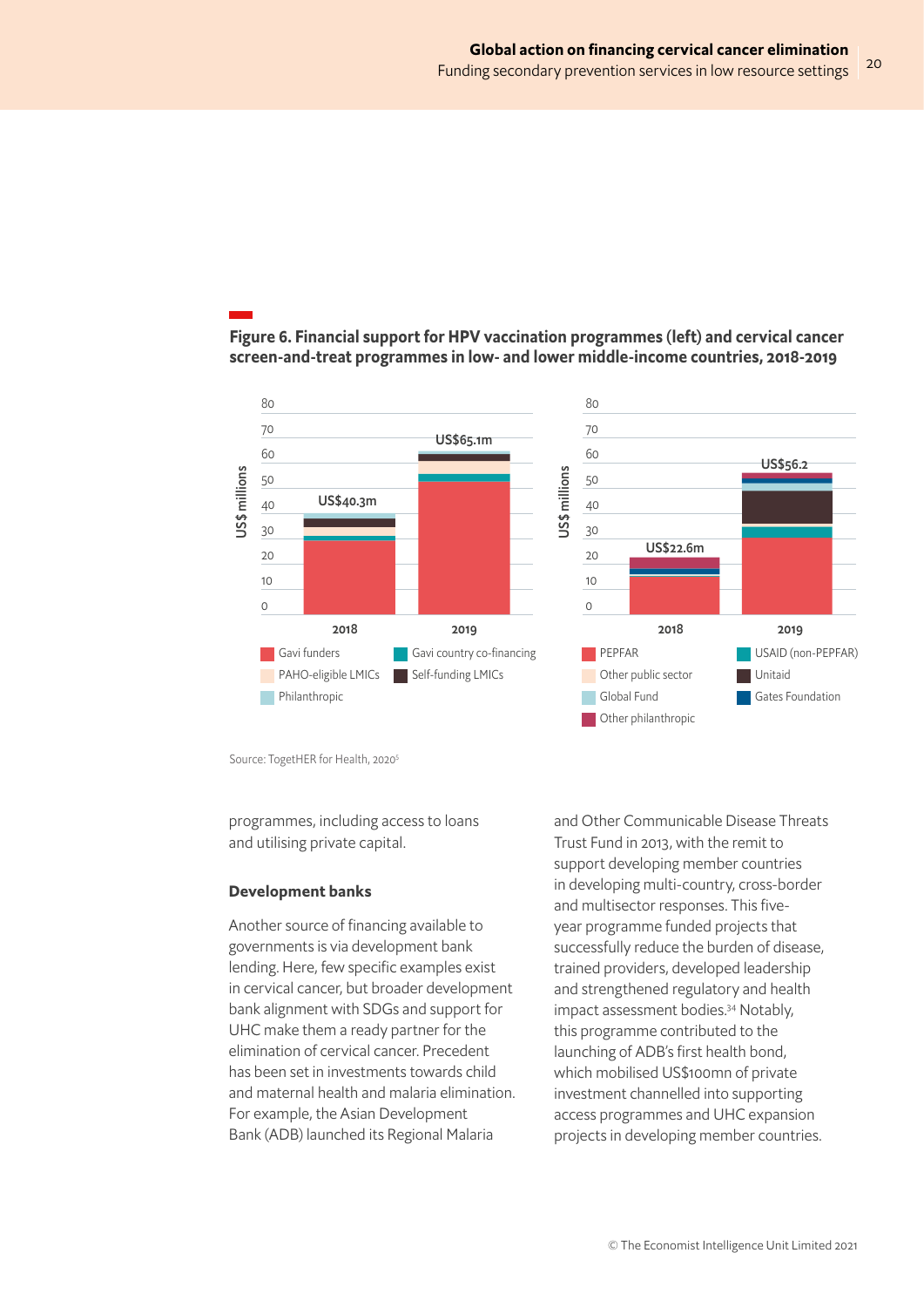"The ideal set-up might include a form of cervical cancer elimination bonds, with global donors subsidizing interest rates and the money used to front-load elimination programmes," says Eduardo Banzon. One existing approach in cervical cancer comes from the Islamic Development Bank (IsDB), which in partnership with the International Atomic Energy Agency launched the 'Saving Women's Lives from Cancer' initiative in 2019. This partnership provides funding through a blended financing structure that includes stakeholders from the private sector, development agencies and multilateral agencies to address the diagnosis and treatment of breast and cervical cancer. IsDB has pledged US\$10mn in grant funding for this initiative.

#### **Outcomes-based financing**

Variously referred to as outcomes-based financing, social impact bonds or development impact bonds, this blended-finance mechanism aims to secure capital from private investors to fund social programmes, with development partners repaying initial investment when outcomes are achieved. An outcomes funder—which could be a government or an international development agency—agrees to pay for a defined, measurable outcome (if it is achieved) and without any initial risk. Investment typically comes from the private sector in terms of up-front capital and taking on the initial risk with the view for potential reimbursement and opportunity for financial return. This model has the benefit to not only mobilise private sector capital, but drive efficiencies by paying only when results are achieved.<sup>35</sup> It also offers the benefit of shorter

timeframes and incentivising practices that can show rapid results.36 There are currently five development impact bonds in the market addressing issues of global health, with a further nine expected to launch in 2021.<sup>36</sup>

A recent example comes from Cameroon, where the 2.5 year Cameroon Kangaroo development impact bond was launched in 2018 to increase access to the Kangaroo Mother Care (KMC) programme which aims to improve weight gain for low birth weight and premature babies.36 US\$2m up-front capital was provided by Grand Challenge Canada as the investor which will be reimbursed if the project is successful, along with a US\$800,000 grant for upgrading facilities and training healthcare providers. The outcome funder—ultimately paying for each outcome achieved—is the Cameroon Ministry of Public Health and the Global Financing Facility. The development impact bond mechanism was chosen for this programme given the need for a large up-front investment in capacity, and the novelty of introducing a programme with demonstrated efficacy in Colombia, into the Cameroonian setting. Interim measures of success were seen in 2019, with eight out of a target ten hospitals adequately trained and providing services, and 500 infants enrolled ahead of the 323 forecasted.

Further in-depth analysis and scenario planning for development impact bonds have been applied to areas such as malnutrition and reproductive health, the links with which make this a ready opportunity to extend existing models to include cervical cancer services. While these financing models offer innovative alternatives to the problems at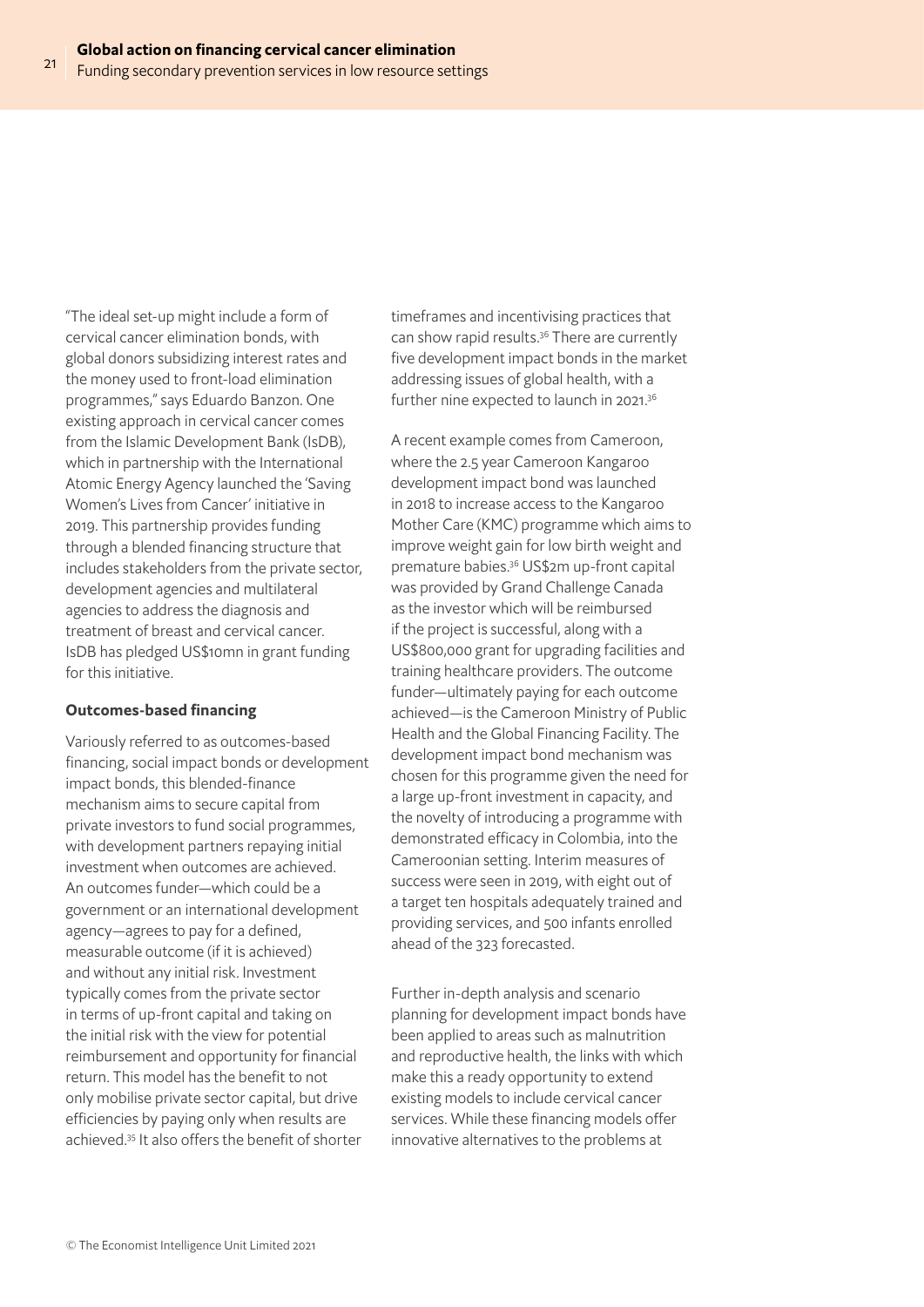hand, they are not suitable in all situations. "In some countries, there are too many basic health system barriers that would not accommodate a space for results-based financing," says Farley Cleghorn. "We need to do more basic health infrastructure and health system work in order to accommodate any of these innovative approaches." For cervical cancer, those countries lacking basic infrastructure are also those with the highest disease burden, reinforcing the need for foundational investments to enable downstream sustainable financing solutions. In the absence of this, the drive towards elimination risks widening disparities in cervical cancer incidence and mortality between countries even further.

## **Transition to sustainable domestic financing**

Successful transition from catalytic funding to apportioning sustainable and efficient domestic spending remains paramount for Nick Furtado. Transition planning must form a key component of any application for financial assistance—even in the absence of transition funds being available at the time of planning. The best buys for health are often basic interventions, and the heavy lifting needed for addressing cancer requires both time and a concerted push to get onto the agenda for the Ministry of Finance. "If there is no scheme to improve domestic resource mobilization at the end of a funding period, the programme will

### **Figure 7. Government spending on health in 2018 as a proportion of gross domestic product (GDP) by World Bank income group**



Source: Economist Intelligence Unit, World Health Organization

Boxplots show median (blue line) and interquartile range (25th to 75th percentile); x represents mean; circles show outliers.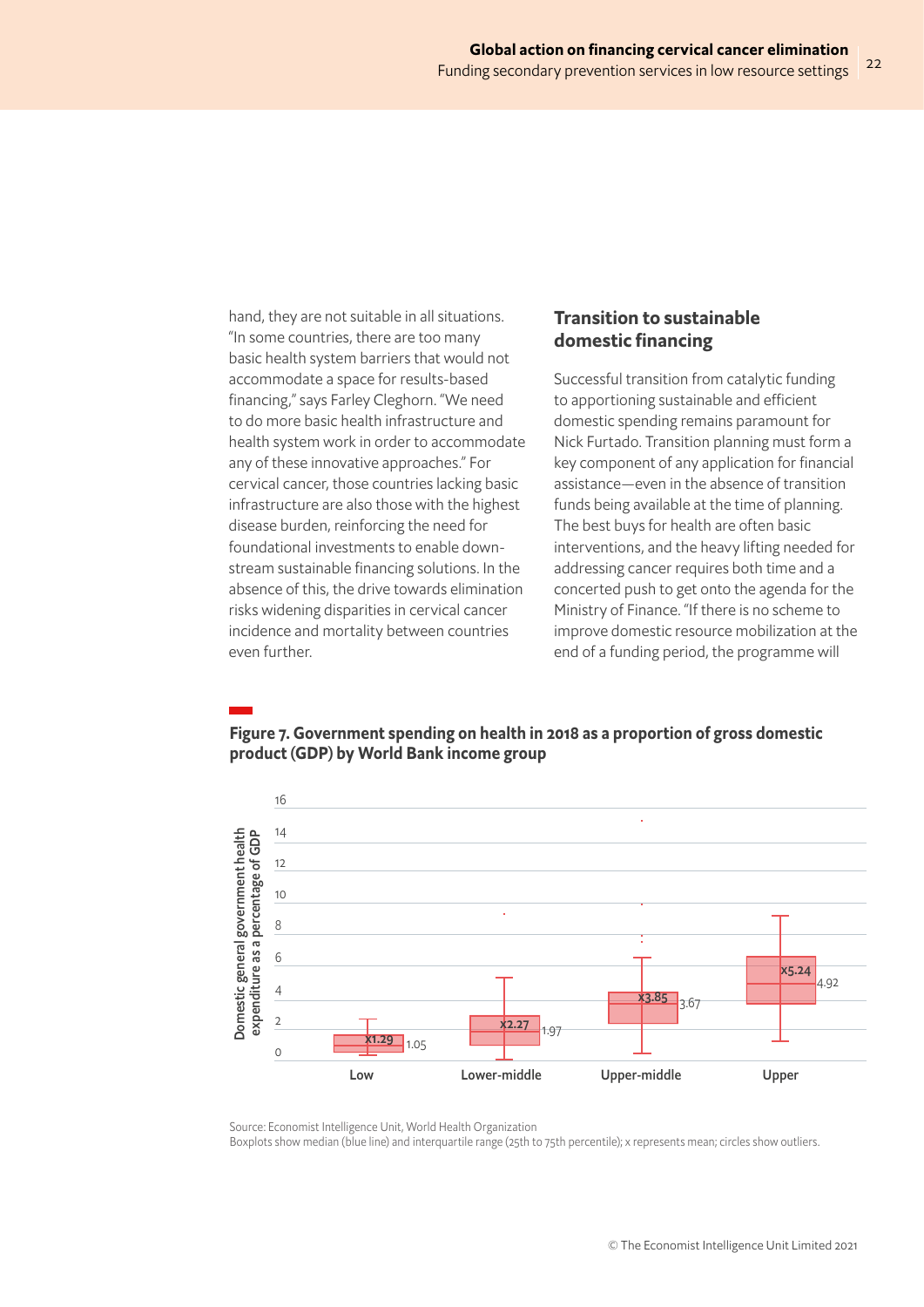collapse," adds Isaac Adewole. Lack of longterm sustainability ultimately compromises efforts to reach elimination targets.

Another key challenge in transition planning is ensuring high risk populations are assured access to government funded programmes, noting that potential for increased stigma needs to be mitigated against. Experience from work with people living with HIV has shown that this very support can lead to extensive discrimination and must be kept in mind as cervical cancer plans are shaped. The direct funding of CSOs has been used as a way to bridge the gap and reach these populations in a sensitive manner. "In West Africa, there's still quite a bit of taboo around cancer, especially for women and their reproductive health", says Marie Ba. Research funding is a critical component of getting the community messaging right for cervical cancer.

## "

## **Any funding source for cancer should be evaluated in terms of revenue-generating potential and how it affects the guiding principles of UHC**

Filip Meheus, health economist for the International Agency for Research on Cancer

Fundamentally, low and lower-middle income countries are not prioritising health spending within their budgets: government health spending as a proportion of GDP is only 1.3% in low income and 2.3% in lower-middle income

countries compared with more than 5% in high income countries (see Figure 7). The WHO recommends that countries spend at least 5% of GDP on healthcare to adequately provide UHC.<sup>37</sup>

Prioritisation within healthcare spending remains a critical step, with emphasis on those diseases and programmes where intervention will be cost-effective. HPV vaccination and screening have long-been considered very cost-efective and are included as 'best buys' in the WHO Global NCD Action Plan.38 "Any funding source for cancer should be evaluated in terms of revenue-generating potential and how it affects the guiding principles of UHC", says Filip Meheus, health economist for the International Agency for Research on Cancer (IARC). Defining affordability in the local context, and designing programmes based on this, offers better potential for long-term programme sustainability. "Some of the most successful development programmes do not rely on external funding but are built on the local economy: designing services that balance affordability, compatibility with local delivery capabilities, and of sufficient quality that ultimately can build trust with the population," says Franxois-Xavier Babin. For cervical cancer programmes, this means looking at the cost-benefit of point-of-care testing versus using a centralised laboratory service which must be addressed by analysis of individual local situations. A stepwise approach is often necessary, with pilot schemes determining the cost-efectiveness of diferent mechanisms, and the best options scaled up with a detailed and realistic business model.

Framing cervical cancer elimination around the global strategy's 90:70:90 targets enables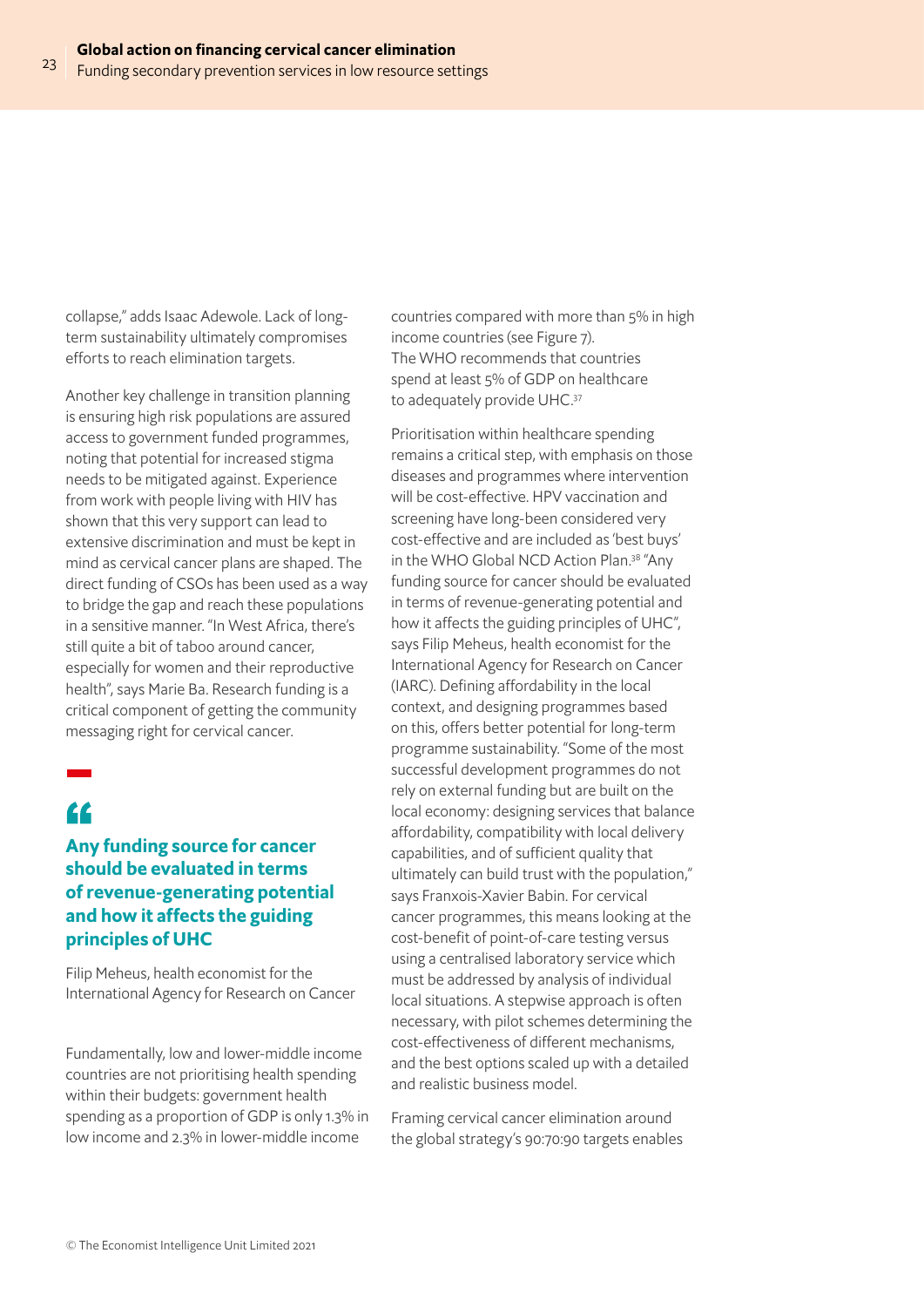a fresh look at the scale-up and integration of people-centred services as countries expand their UHC packages. Multiple tools have been developed to assist countries in this process. The WHO's comprehensive tool on cervical cancer costing—which covers vaccination, screening and treatment of precancerous lesions—enables assessment of funding needs and shaping of feasible, phased scale-up plans, linking with similar tools for integration into cancer and NCD plans.39 These diseasespecific tools should be used to assess domestic funding capacity, with early dialogue to explore ways to integrate cervical cancer interventions into the benefit package within the framework of UHC, with commitment and assurances by both donors and recipients towards this goal.

Long-term sustainable funding of cancer services will rely on expanding government funding via the use of compulsory prepayment funding sources (that is taxation or compulsory health insurance mechanisms). Several additional financing mechanisms have been used to supplement funding for cancer care and increase financial protection which warrant consideration. These mechanism are highly situation-dependent and include compulsory medical saving accounts, lotterybased funding, earmarked sin taxes and compassionate use models.40

Population-level compulsory medical savings accounts are used exclusively in Singapore (at the national level) and Mainland China (at a provincial/city level), where government-run schemes earmark individuals' savings for health expenditures. The feasibility and sustainability of such systems require higher income levels per

capita, a culture for saving and personal responsibility, and a well-functioning and transparent health regulatory system.40 Furthermore, recent analyses of the impact of these schemes suggest they are generally inefficient and inequitable and have not provided adequate financial protection, with the long-term impact on healthcare costs unclear.<sup>41</sup>

The Philippines has adopted a lottery-based funding model for funding for health and welfare-related projects. The Philippine Charity Sweepstakes Office is a governmental department that collects revenue from charitable sweepstakes, lotteries and races, and assigns associated revenue to national health initiatives, medical assistance programs, and charities that provide health services. Panama introduced a sin tax on consumption of sugar-sweetened beverages in 2019, with 75% of tax revenue directed towards the health sector and 40% of total revenue earmarked for NCDs targeting diabetes and cancers. This consumption tax is projected to generate US\$30mn annually.<sup>40</sup> There are no reports of these being applied to scale cervical cancer services as yet. In addition, the vulnerability of these financing sources to changing economic circumstances should be recognised, particularly given the evolving economic impact of the Covid-19 pandemic.

#### **Micro-insurance and micro-financing**

Several micro-finance and micro-insurance programmes have been used as alternative financing solutions to empower individual contributions and incentivise prevention activities in low-income settings.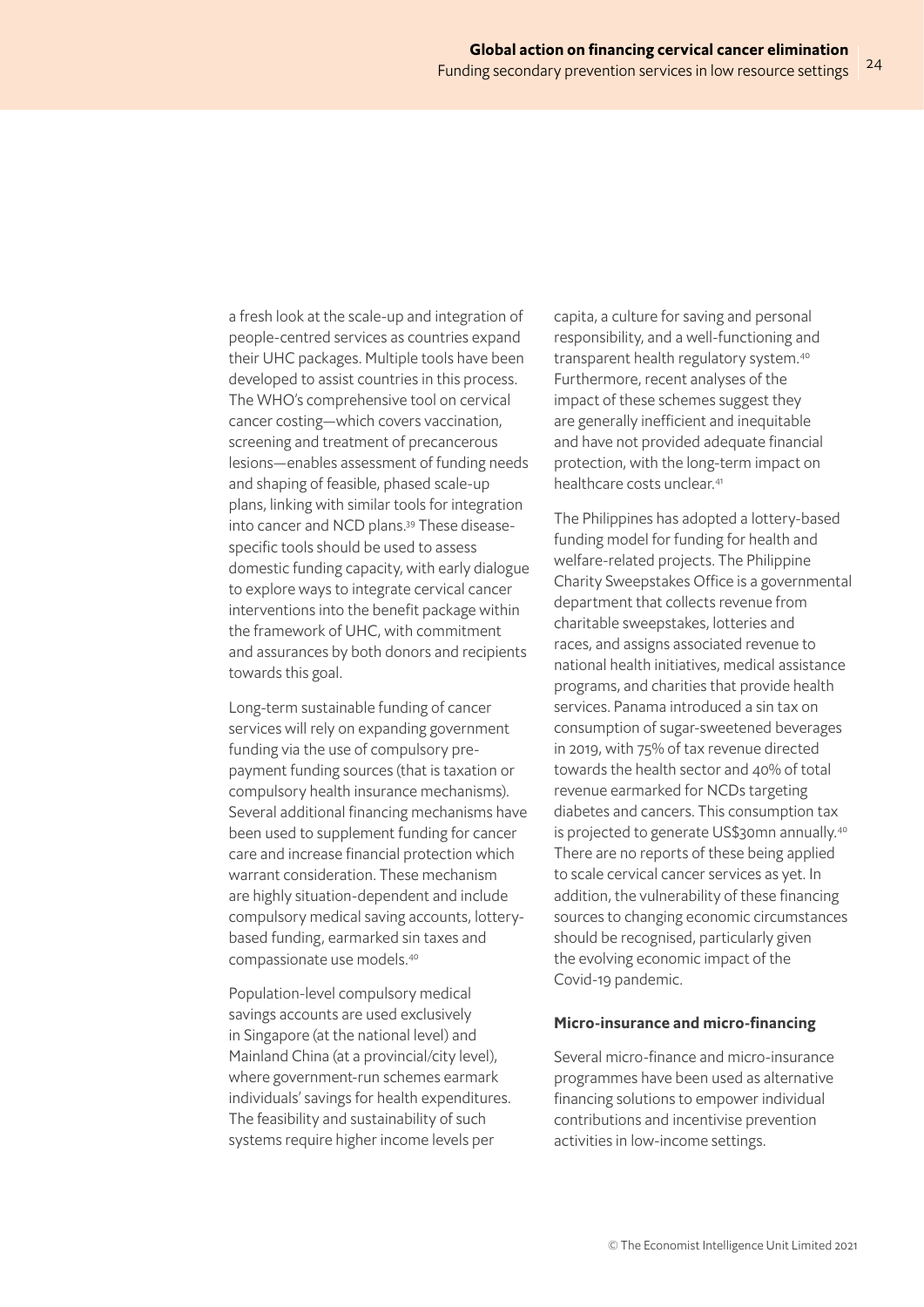Learnings suggest that where micro-finance the provision of small loans to those otherwise without access to credit— is integrated with health interventions it is associated with a reduction in illnesses afecting business activity and positive impacts on knowledge, health behaviours, use of health services and health outcomes.42,43 In sub-Saharan Africa, microcredit has shown positive impacts on health, savings, and asset accumulation.<sup>44</sup> Micro-finance and health programmes have been used in HIV, reproductive and child health, and malaria.45 The inclusion of cervical cancer screening and education services into existing programmes targeting women, or the design of novel programmes to reach key populations should be considered, however revenue-generating and population coverage potential of such programmes remains limited by cost and difficulty in scaling-up programmes. In Latin America, the women's development organisation Pro Mujer included a basic health screening programme and primary care services in conjunction with micro-finance loans in Argentina, Bolivia, Mexico, Nicaragua and Peru. The programme addressed four dimensions of healthcare access: geographic accessibility, availability, affordability, and acceptability and included screening for diabetes, hypertension, obesity and breast/cervical cancer. On average, 13% of eligible Pro Mujer clients receive cervical cancer screening and 21% receive breast screening each year.46 An additional programme in Bolivia covers cancer detection and treatment with funding from financial services reserves.<sup>40</sup>

Several microinsurance programmes focussing on convenience and extending reach—utilising existing infrastructure and low-cost, lowcommitment products—have been launched in Africa and Asia. A similar approach could be adopted to address cervical cancer in settings where populations have the capacity to buy such plans. In Thailand, the Office of the Insurance Commission initiated microinsurance plans with five leading insurance companies, that provide easily accessible and low-cost coverage against risks such as cancer. The policies are sold at convenience stores and are designed to be simple to understand.40. In Africa, several microinsurance products have been developed with telecom companies, either as rewards for customer loyalty, or leveraging mobile networks as a payment method. A programme in Kenya launched by M-PESA Foundation's CarePay in partnership with PharmAccess and local telco Safaricon utilises mobile connectivity to allow users to save towards, as well as pay for, health care costs via SMS. The programme—called M-Tiba—also allows for the collection of anonymised health data and real-time mapping of health trends.<sup>47</sup> Donors and insurers can use the platform to offer healthcare financing products, which have included offerings from both private companies, corporate employers, institutional donors and the Kenyan National Hospital Insurance Fund.

#### **Private sector engagement**

Where domestic public funding or reliance on international donors is unrealistic in the mid to longer term, private sector engagement—both in terms of health services and insurance companies, and also other locally active industries such as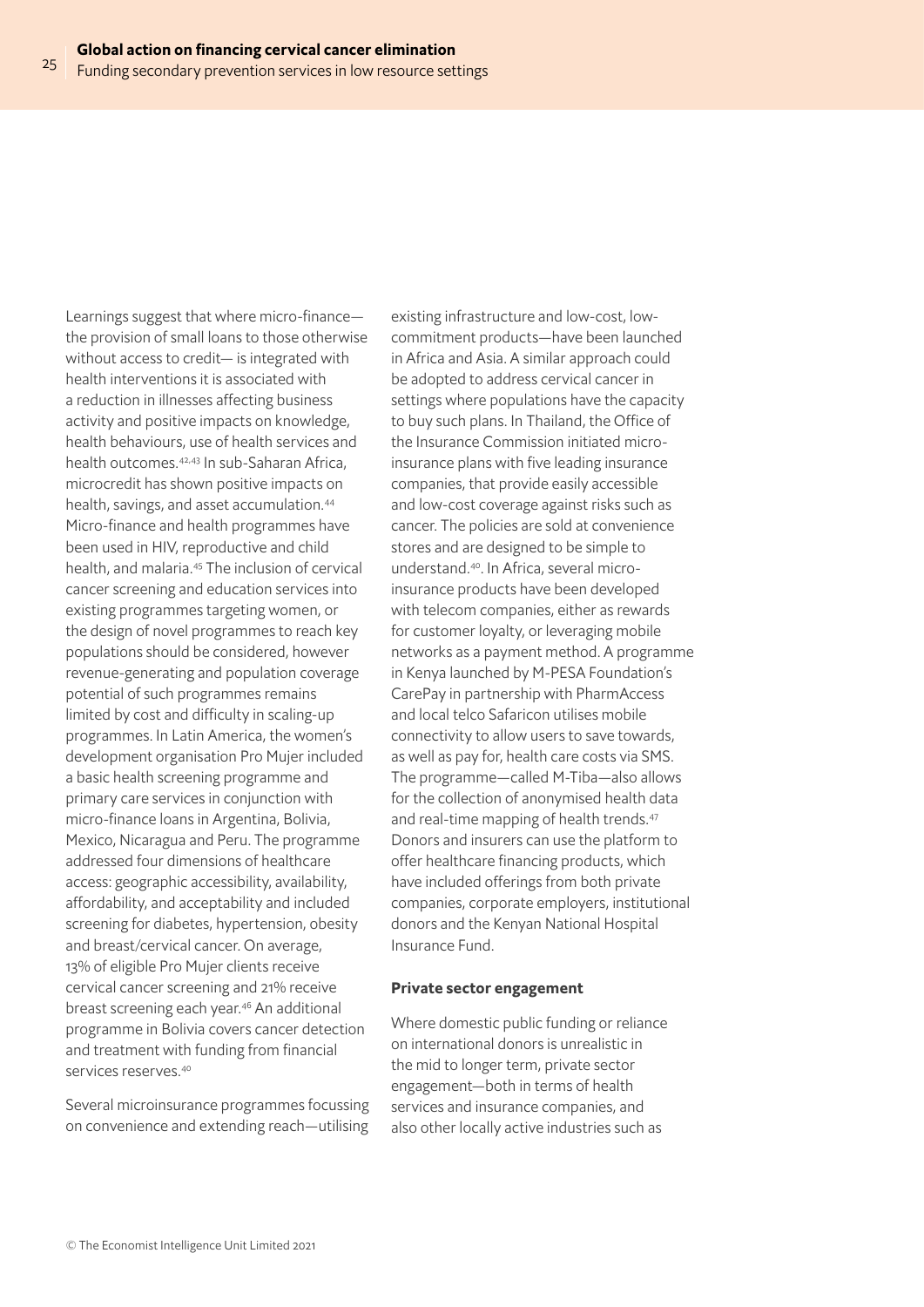mining, telecommunications or other large employers—are infrequently used sources to address the cervical cancer burden. "The local private sector is an untapped pool when we're talking about domestic resource mobilization in Nigeria," says Isaac Adewole. These include investments in infrastructure through private healthcare providers, and channelling corporate social responsibility spending into priority health areas connected to local communities. Where this is done by adopting a consortium approach, involving both public and private sector actors, this also offers additional benefits of speed and ability to leverage existing platforms to scale up and combine services. One of the most notable examples of public-private sector collaborations to catalyse new cervical cancer services is the George W Bush Institute-affiliated Pink Ribbon Red Ribbon, a partnership with national governments, NGOs, multilateral organisations, foundations and corporations that leveraged public and private investment to combat cervical and breast cancer. This programme ran in five African countries (Botswana, Ethiopia, Namibia, Tanzania, Zambia) and Peru, with a focus on education, vaccination, screening and increasing access to treatment and training for healthcare providers. This programme was superseded by the Go Further, a publicprivate partnership between the Bush Institute, PEPFAR, UNAIDS and Merck and has completed more than 1.5m cervical screenings for women living with HIV.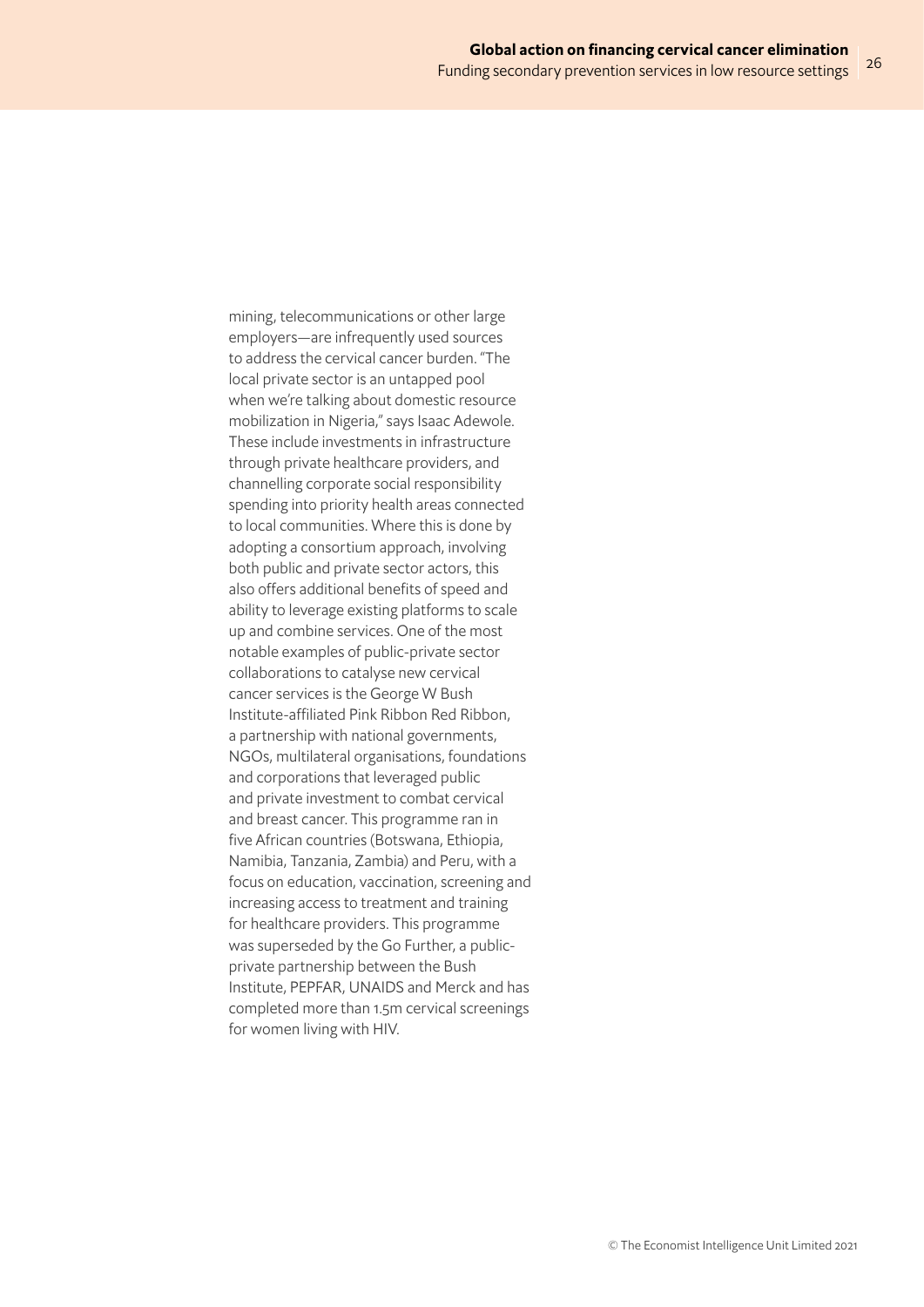## **Case study: Combining HPV testing and digital health with existing health infrastructure in Malaysia—Program ROSE**

In Malaysia—an upper-middle income country—cervical cancer is the third-most common cancer in women of any age, and the second-most common cancer among women aged 15-44 years. There were an estimated 1,682 new cases and 944 deaths due to cervical cancer in 2018.48 HPV vaccination was included in the national routine immunization programme in 2010, however routine cervical screening reaches less than a quarter of eligible women aged 22–65 years despite awareness campaigns and broadly accessible health infrastructure.

Program *Removing Obstacles to Cervical Screening* (ROSE), started as a pilot project in Kuala Lumpur, as a joint project led by researchers from the University of Malaya in partnership with the VCS Foundation in Australia. The research team adopted a design thinking approach and spent time in clinics to understand the barriers around screening within the Malaysian context, both in terms of daily challenges for providers and the concerns of women attending such services. To overcome these barriers, Program ROSE adopted self-collected HPV sampling in the primary care setting, with follow-up of screened positive women in a tertiary hospital setting. This was coupled with a digital health platform, allowing women to register and receive follow-up communications in a secure and convenient way via their mobile phone.49 This digital aspect forms not only a closed-loop system that ensures test results are known to the patient, but also allows for building a registry, enabling recall for follow-up and testing at 5-yearly intervals. Importantly, this programme was designed to strategically use existing government clinic infrastructure without disrupting existing service provision or requiring further investment in infrastructure.

More than 8,000 women have been screened since the initial pilot launch, and the programme managers are now scaling this to a population level in the greater Kuala Lumpur area. Among 1,000 of these women who were surveyed about their experience, 97% said they would recommend the programme, with its speed, simplicity, and use of self-collection and results available via phone all cited as positives. 99% reported a preference for the ROSE test versus a conventional Pap smear.

The pilot project was funded via crowdsourcing, with individual and corporate donors providing money, test kits donated by manufacturers and expertise provided *pro bono*, and the ongoing programme runs on charitable funding from individual and corporate donors. In July 2019, a charitable foundation—the ROSE Foundation—was formed as a legal entity to run both Program ROSE as well as the centralised ROSE Laboratory which processes HPV samples. Possibilities for sustainable programme funding may rely on adopting a social enterprise model—for example selling HPV testing services to private clinics—as well as further collaboration with government clinics across the country.<sup>50</sup> Future work of the programme will focus on enhancing public awareness and increasing coverage of women in Malaysia screened and referred to treatment via this mechanism.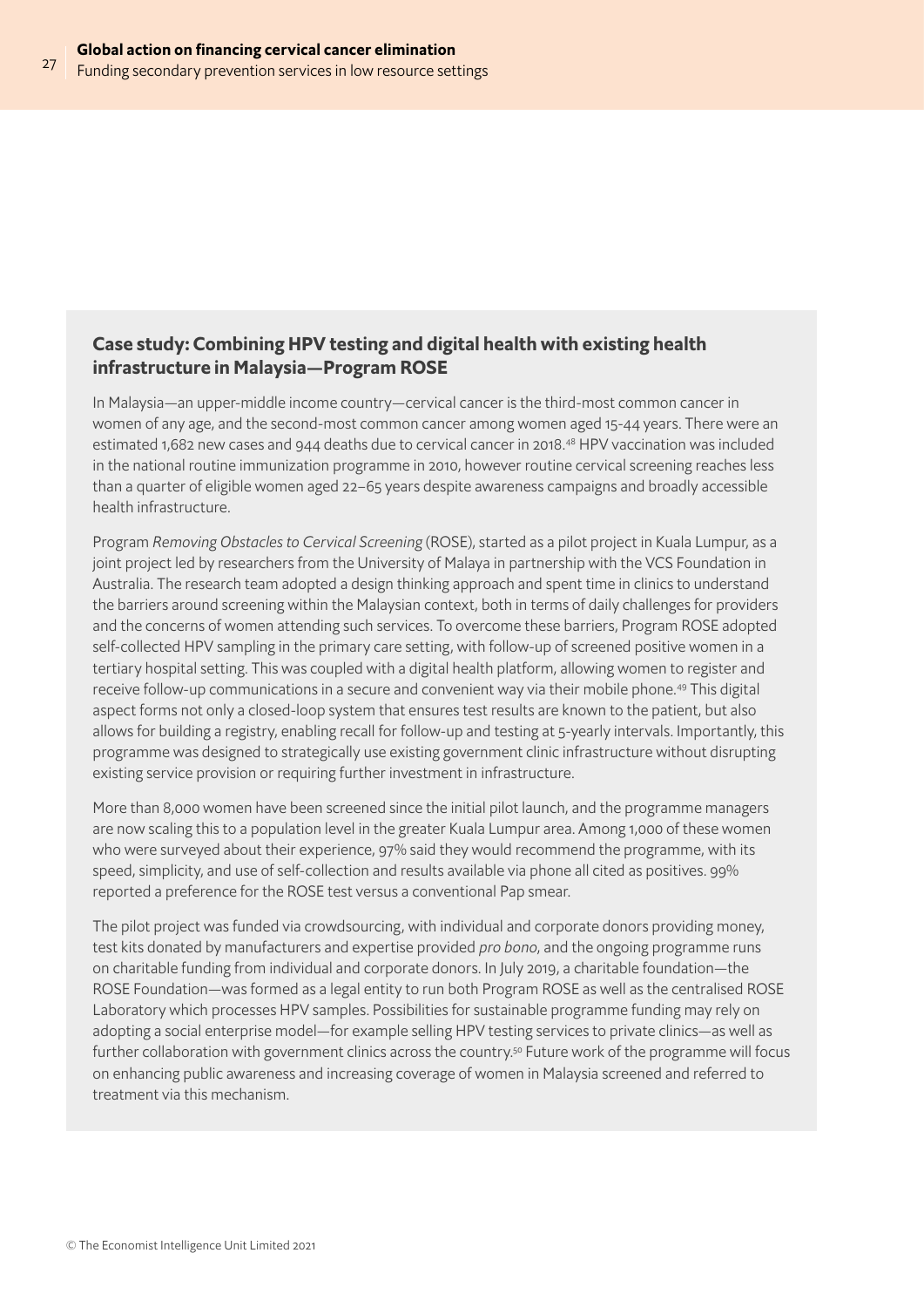## **Conclusions**

It is clear that any successful and sustainable long-term solution to addressing cervical cancer elimination will be highly countryand situation-specific. The following set of priorities can be drawn on to engage policy and financing decision makers:

Position cervical cancer elimination as an investment in the health system, society and broader economy with positive longerterm return on investment. Cervical cancer afects women in their most productive years, leaving children without mothers and removing them from the workforce. The societal and economic impact should be communicated to funding decision makers along with the longterm return on investments in addressing this public health priority.

Generate local data to inform health financing design and decision making. An in-depth understanding of the epidemiology, and barriers to uptake of cervical cancer screening and where necessary follow up treatment services is required at the country level, and to inform prioritisation of the highest-impact and most sustainable solutions. Such analyses must also identify and address funding and resource allocation inefficiencies within health systems.

Assess national funding and extent of high-quality services using available WHO costing and modelling tools to develop feasible, stepwise scale up plans. Solutions designed to fit within each country's capacity and affordability constraints will be more sustainable in the long-term. The use of existing costing and modelling tools should be prioritised to identify opportunities and gaps for stepwise scaling to national level programmes. The success of elimination

programmes relies on a systematic and organized approach best implemented via the framework of well-planned UHC which incorporates budgeting and planning of healthcare services.

Champion integration at a policy, financing, programme and service level to ensure success and sustainability. Siloed approaches to addressing public health introduce financial inefficiencies which can be minimised or avoided in full. The overlap between cervical cancer and other public health priorities—such as HIV and reproductive health services—should be capitalised. Strong leadership should be nurtured at national and service delivery levels to ensure integration and associated benefits are realised.

Invest in capacity to treat higher-grade cervical lesions. Without robust referral pathways and access to healthcare facilities for treatment of more advanced cervical cancer cases, women diagnosed will still experience unacceptably high mortality.

Utilise innovative and blended finance solutions to complement domestic funding. Domestic funding of cancer services—including cervical cancer—in low-resource settings is insufficient to scale national programmes. The global financial consequences of the covid-19 pandemic will further impact health funding. Countries must increase domestic spending and better utilise taxation and social health insurance schemes, while leveraging alternative supplementary finance systems where available. A consortium approach which leverages private-sector capital, expertise and speed should be considered.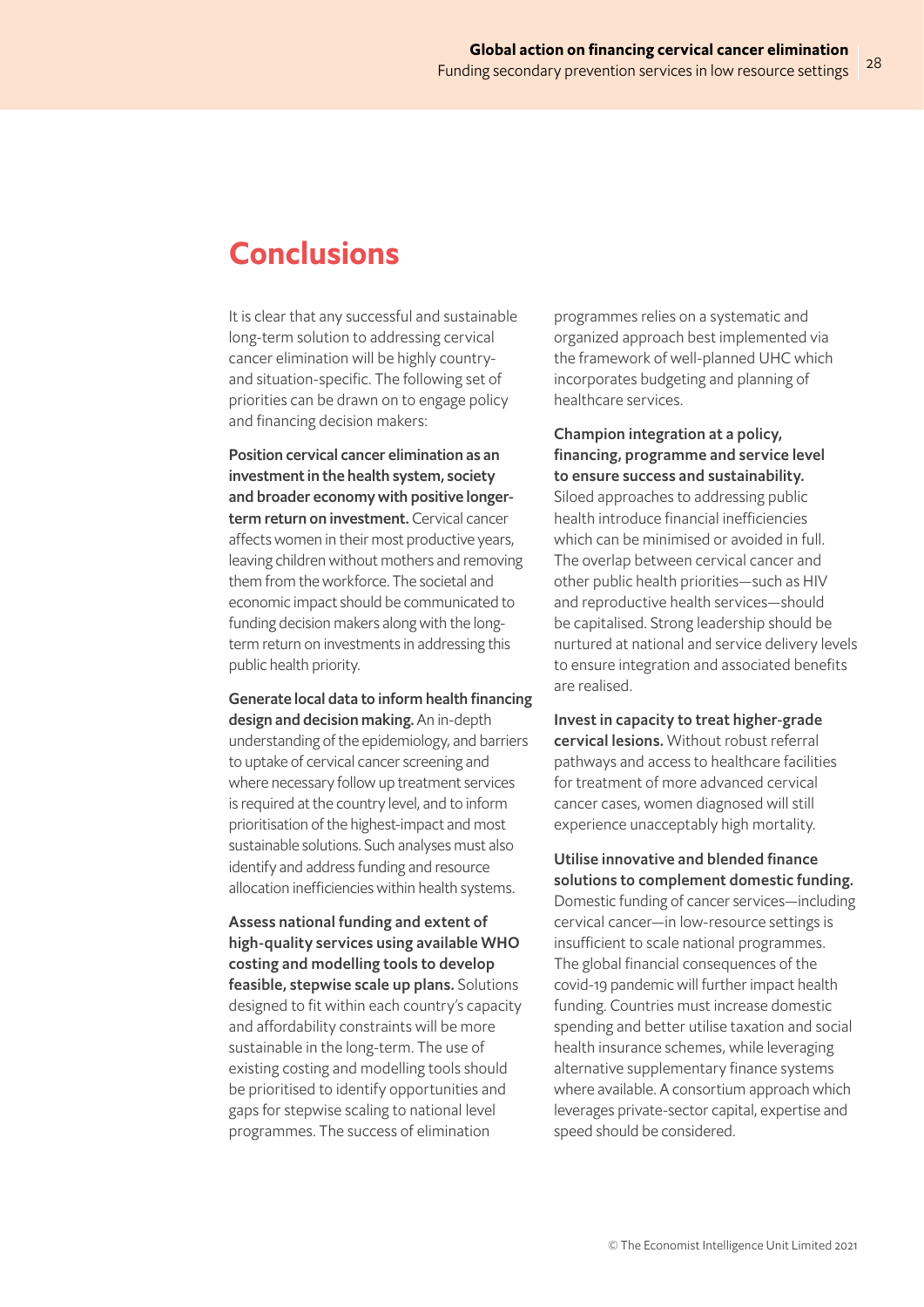## **Tools and further reading**

- Global strategy to accelerate the elimination of cervical cancer as a public health problem World Health Organization, 2020 *www.who.int/publications/i/ item/9789240014107*
- Introducing and scaling up testing for human papillomavirus as part of a comprehensive programme for prevention and control of cervical cancer; A step-by-step guide World Health Organization, 2020  *www.who.int/publications/i/ item/9789240015166*
- WHO Cervical Cancer Prevention and Control Costing (C4P) Tool World Health Organization, 2020  *www.who.int/immunization/diseases/hpv/ cervical\_cancer\_costing\_tool/en*
- WHO technical guidance and specifications of medical devices for screening and treatment of precancerous lesions in the prevention of cervical cancer World Health Organization, 2020  *www.who.int/publications/i/ item/9789240002630*
- Screening and treatment of precancerous lesions for secondary prevention of cervical cancer; Technology landscape Unitaid, 2019  *https://unitaid.org/assets/Cervical\_ Cancer\_Technology-landscape-2019.pdf*

• Improving data for decision-making: a toolkit for cervical cancer prevention and control programmes World Health Organization, United

States Centers for Disease Control and Prevention, CDC Foundation, George W. Bush Institute, 2019  *www.who.int/ncds/surveillance/data-toolkitfor-cervical-cancer-prevention-control/en/* 

- Comprehensive cervical cancer control; A guide to essential practice - Second edition World Health Organization, 2016  *www.who.int/publications/i/ item/9789241548953*
- Guidelines for screening and treatment of precancerous lesions for cervical cancer prevention; WHO guidelines World Health Organization, 2013  *www.who.int/reproductivehealth/ publications/cancers/screening\_and\_ treatment\_of\_precancerous\_lesions/en/*
- Monitoring national cervical cancer prevention and control programmes; Quality control and quality assurance for visual inspection with acetic acid (VIA) based programmes World Health Organization, Pan American Health Organization, 2013  *www.who.int/reproductivehealth/ publications/cancers/9789241505260/en/*
- **Cancer Screening in Five Continents** (CanScreen5); Global repository of information on cancer screening programmes International Agency for Research on Cancer *https://canscreen5.iarc.fr/*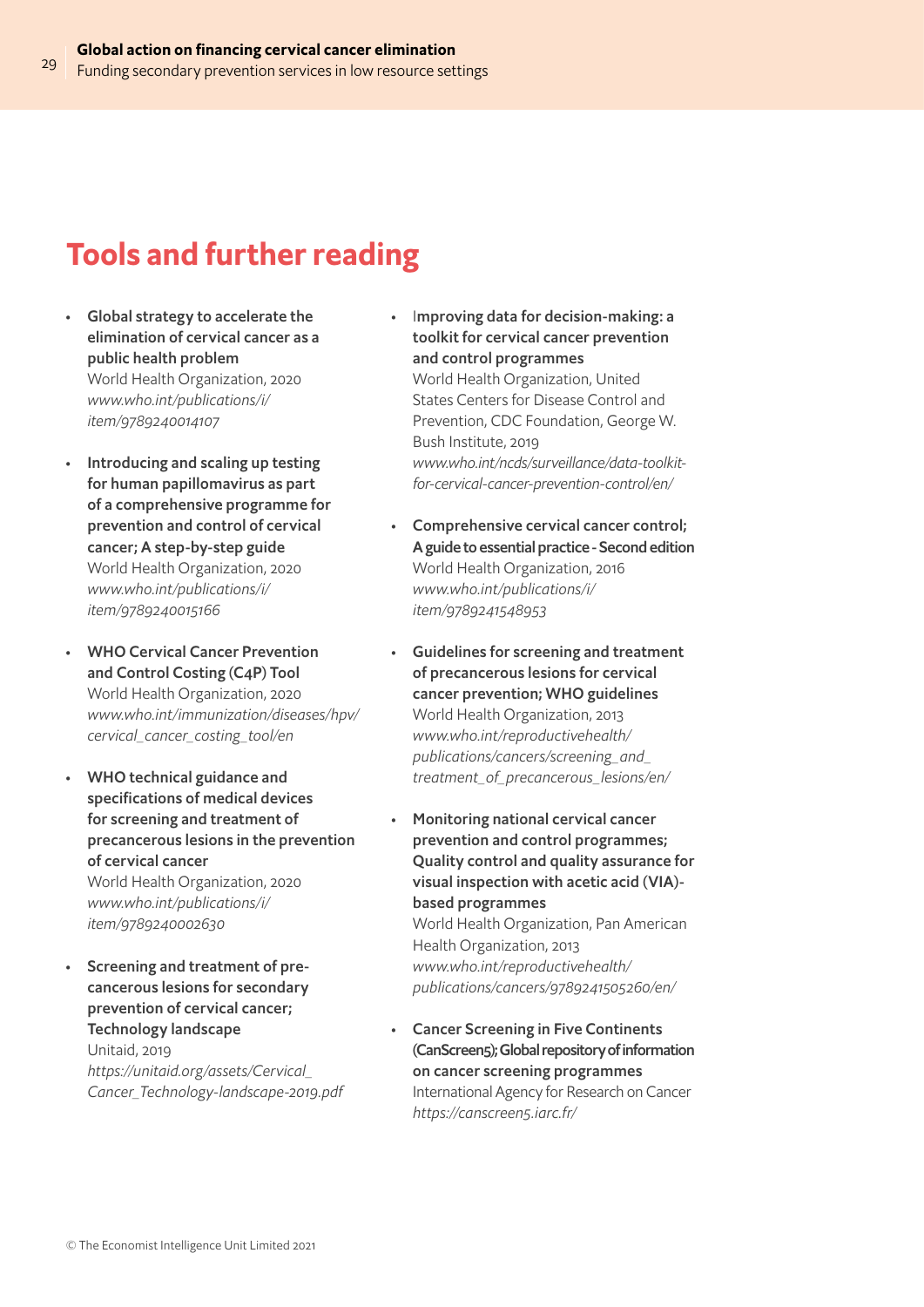## **References**

- 1. Arbyn M, Weiderpass E, Bruni L, et al. Estimates of incidence and mortality of cervical cancer in 2018: a worldwide analysis. Lancet Glob Heal 2020;8(2):e191–203.
- 2. World Health Organization. WHO framework for strengthening and scaling-up of services for the management of invasive cervical cancer. 2020.
- 3. World Health Organization. A cervical cancer-free future: First-ever global commitment to eliminate a cancer [Internet]. 2020;Available from: www.who.int/news/item/17-11-2020-a-cervical-cancer-free-future-first-ever-global-commitment-toeliminate-a-cancer
- 4. World Health Organization. Global Strategy to Accelerate the Elimination of Cervical Cancer as a Public Health Problem. 2020.
- 5. Together for Health. Investing in global cervical cancer prevention: Resources for low-income and lower middle-income countries in 2019. 2020.
- 6. de Sanjose S, Quint WG, Alemany L, et al. Human papillomavirus genotype attribution in invasive cervical cancer: a retrospective cross-sectional worldwide study. Lancet Oncol 2010;11(11):1048–56.
- 7. Canfell K, Chesson H, Kulasingam SL, Berkhof J, Diaz M, Kim JJ. Modeling preventative strategies against human papillomavirusrelated disease in developed countries. Vaccine 2012;30 Suppl 5(0 5):F157-67.
- 8. Campos NG, Tsu V, Jeronimo J, Mvundura M, Lee K, Kim JJ. To expand coverage, or increase frequency: Quantifying the tradeoffs between equity and efficiency facing cervical cancer screening programs in low-resource settings. Int J cancer 2017;140(6):1293–305.
- 9. Bobdey S, Sathwara J, Jain A, Balasubramaniam G. Burden of cervical cancer and role of screening in India. Indian J Med Paediatr Oncol Off J Indian Soc Med Paediatr Oncol 2016;37(4):278-85.
- 10. Burger EA, Ortendahl JD, Sy S, Kristiansen IS, Kim JJ. Cost-effectiveness of cervical cancer screening with primary human papillomavirus testing in Norway. Br J Cancer 2012;106(9):1571–8.
- 11. Balasubramanian A, Kulasingam SL, Baer A, et al. Accuracy and cost-efectiveness of cervical cancer screening by high-risk human papillomavirus DNA testing of self-collected vaginal samples. J Low Genit Tract Dis 2010;14(3):185–95.
- 12. Mezei AK, Armstrong HL, Pedersen HN, et al. Cost-efectiveness of cervical cancer screening methods in low- and middleincome countries: A systematic review. Int J cancer 2017;141(3):437–46.
- 13. Campos NG, Sharma M, Clark A, Kim JJ, Resch SC. Resources Required for Cervical Cancer Prevention in Low- and Middle-Income Countries. PLoS One 2016;11(10):e0164000.
- 14. Chichareon SB. Management of pre-invasive cervical cancer in low-resource setting. J Med Assoc Thai 2004;87 Suppl 3:S214-22.
- 15. Campos NG, Mvundura M, Jeronimo J, Holme F, Vodicka E, Kim JJ. Cost-efectiveness of HPV-based cervical cancer screening in the public health system in Nicaragua. BMJ Open 2017;7(6):e015048.
- 16. Goldie SJ, Gaffikin L, Goldhaber-Fiebert JD, et al. Cost-effectiveness of cervical-cancer screening in five developing countries. N Engl J Med 2005;353(20):2158–68.
- 17. World Health Organization. WHO guidelines for screening and treatment of precancerous lesions for cervical cancer prevention. 2013.
- 18. World Health Organization. Introducing and scaling up testing for human papillomavirus as part of a comprehensive programme for prevention and control of cervical cancer. A step-by-step guide. 2020.
- 19. Knaul F, Horton S, Yerramilli P, Gelband H, Atun R. Financing Cancer Care in Low-Resource Settings. In: Gelband H, Jha P, Sankaranarayanan R, Horton S, editors. . Washington (DC): 2015.
- 20. Rahman R, Clark MD, Collins Z, et al. Cervical cancer screening decentralized policy adaptation: an African rural-contextspecific systematic literature review. Glob Health Action 2019;12(1):1587894.
- 21. Lim JNW, Ojo AA. Barriers to utilisation of cervical cancer screening in Sub Sahara Africa: a systematic review. Eur J Cancer Care (Engl) 2017;26(1).
- 22. Campos NG, Tsu V, Jeronimo J, Myundura M, Kim JJ. Evidence-based policy choices for efficient and equitable cervical cancer screening programs in low-resource settings. Cancer Med 2017;6(8):2008–14.
- 23. World Health Organization. WHO guidelines for the use of thermal ablation for cervical pre-cancer lesions. 2019.
- 24. Campbell C, Kafwafwa S, Brown H, et al. Use of thermo-coagulation as an alternative treatment modality in a "screen-andtreat" programme of cervical screening in rural Malawi. Int J cancer 2016;139(4):908–15.
- 25. Mailhot Vega RB, Balogun OD, Ishaq OF, Bray F, Ginsburg O, Formenti SC. Estimating child mortality associated with maternal mortality from breast and cervical cancer. Cancer 2019;125(1):109–17.
- 26. Dubas-Jakóbczyk K, Kocot E, Seweryn M, Koperny M. Production lost due to cervical cancer in Poland in 2012. Med Pr 2016;67(3):289–99.
- 27. Ponce M. [Prevention of cervical and breast cancer in health services and non-governmental organizations in the city of Buenos Aires]. Salud Colect 2013;9(2):215–33.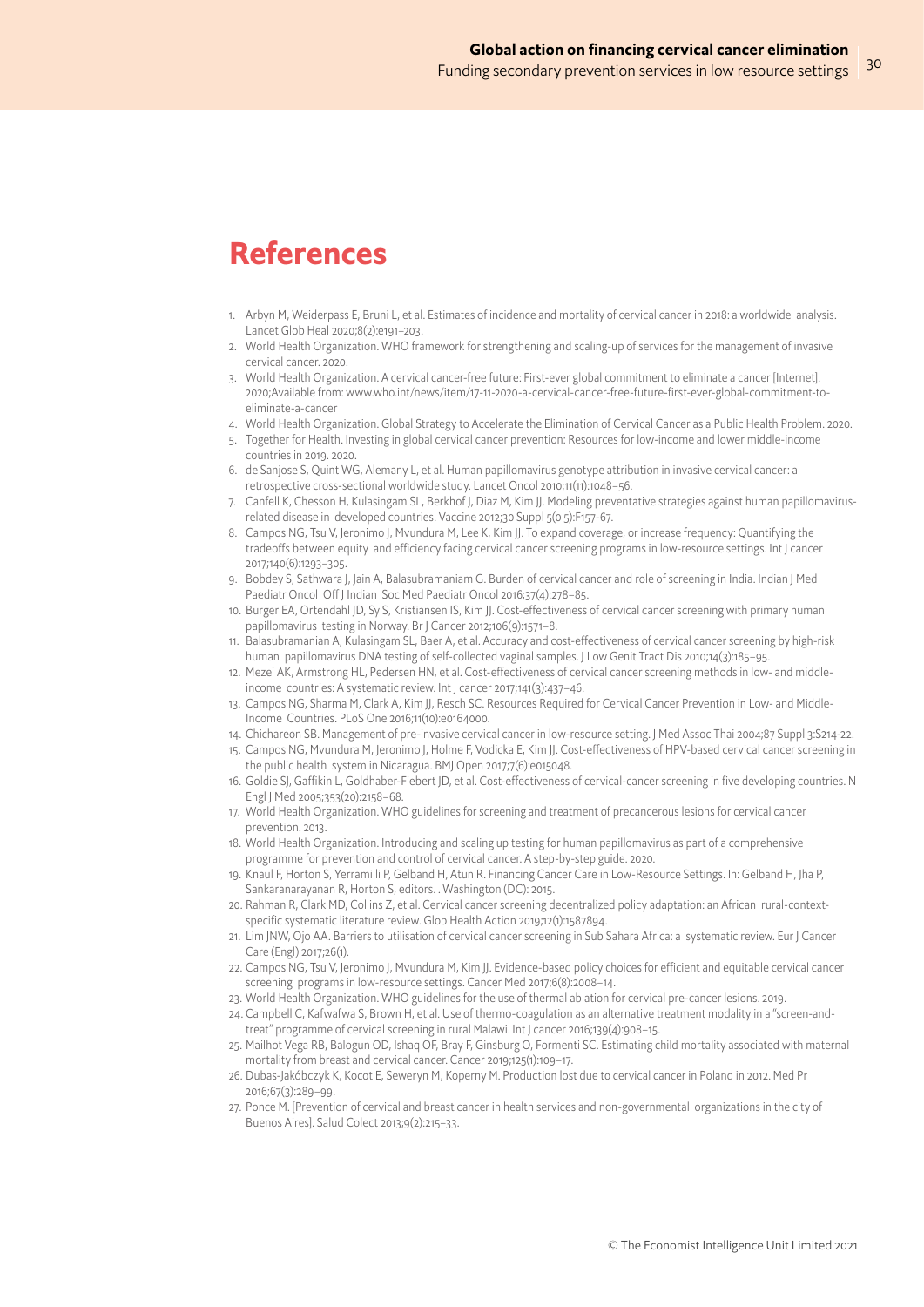### **Global action on financing cervical cancer elimination**

31 Funding secondary prevention services in low resource settings

- 28. White HL, Meglioli A, Chowdhury R, Nuccio O. Integrating cervical cancer screening and preventive treatment with family planning and HIV-related services. Int J Gynaecol Obstet Off organ Int Fed Gynaecol Obstet 2017;138 Suppl:41-6.
- 29. Population Services International and International Center for Research on Women. Integrating Cervical Cancer Prevention Services with Voluntary Family Planning Programs: Insights from the Field. 2019.
- 30. Smith J, Buse K, Gordon C. Civil society: the catalyst for ensuring health in the age of sustainable development. Global Health 2016;12(1):40.
- 31. World Health Organization. Global spending on health 2020: weathering the storm. 2020.
- 32. Institute for Health Metrics and Evaluation University of Washington. Financing Global Health 2018: Countries and Programs in Transition. 2018.
- 33. Together for Health. Investing in Global Cervical Cancer Prevention: Resources for Low-Income and Lower Middle-Income Countries in 2019. 2019;
- 34. Asian Development Bank. Regional malaria and other communicable disease threats trust fund Final report November 2018. 2018.
- 35. Health Policy Plus. Innovative Financing to Reduce Chronic Malnutrition in Guatemala: Development Impact Bond Feasibility Study. 2019.
- 36. French Ministry for Europe and Foreign Afairs. Enhancing impact through innovative financing for health. 2020.
- 37. Jowett M, Bruna M, Flores G, Cylus J, World Health Organization. Spending targets for health: no magic number.Geneva: World Health Organization; 2016 (WHO/HIS/HGF/HFWorkingPaper/16.1; Health Financing Working Paper No. 1). 2016.
- 38. World Health Organization. Tackling NCDs: "best buys" and other recommended interventions for the prevention and control of noncommunicable diseases. 2017.
- 39. World Health Organization. WHO Cervical Cancer Prevention and Control Costing (C4P) Tool [Internet]. Available from: https://www.who.int/immunization/diseases/hpv/cervical\_cancer\_costing\_tool/en/
- 40. IQVIA. Innovative Funding Models for Treatment of Cancer and Other High-Cost Chronic Noncommunicable Diseases: A global landscape study of funding trends and innovations. 2019.
- 41. Wouters OJ, Cylus J, Yang W, Thomson S, McKee M. Medical savings accounts: assessing their impact on efficiency, equity and financial protection in health care. Health Econ Policy Law 2016;11(3):321–35.
- 42. Leatherman S, Dunford C. Linking health to microfinance to reduce poverty. Bull World Health Organ 2010;88(6):470–1.
- 43. Leatherman S, Metcalfe M, Geissler K, Dunford C. Integrating microfinance and health strategies: examining the evidence to inform policy and practice. Health Policy Plan 2012;27(2):85–101.
- 44. van Rooyen C, Stewart R, de Wet T. The Impact of Microfinance in Sub-Saharan Africa: A Systematic Review of the Evidence. World Dev 2012;40(11):2249–62.
- 45. Lorenzetti LMJ, Leatherman S, Flax VL. Evaluating the efect of integrated microfinance and health interventions: an updated review of the evidence. Health Policy Plan 2017;32(5):732–56.
- 46. Geissler KH, Leatherman S. Providing primary health care through integrated microfinance and health services in Latin America. Soc Sci Med 2015;132:30–7.
- 47. AFD. Kenya: A payment platform for healthcare protection [Internet]. 2020;Available from: https://www.afd.fr/en/node/10953
- 48. ICO/IARC Information Centre on HPV and Cancer. Malaysia Human Papillomavirus and Related Cancers, Fact Sheet 2018. 2018.
- 49. ROSE Foundation. About Program ROSE [Internet]. Available from: https://www.programrose.org/program-r-o-s-e
- 50. CodeBlue. A Doctor's Revolutionary Idea To Combat Cervical Cancer [Internet]. 2019;Available from: https://codeblue. galencentre.org/2019/04/22/a-doctors-revolutionary-idea-to-combat-cervical-cancer/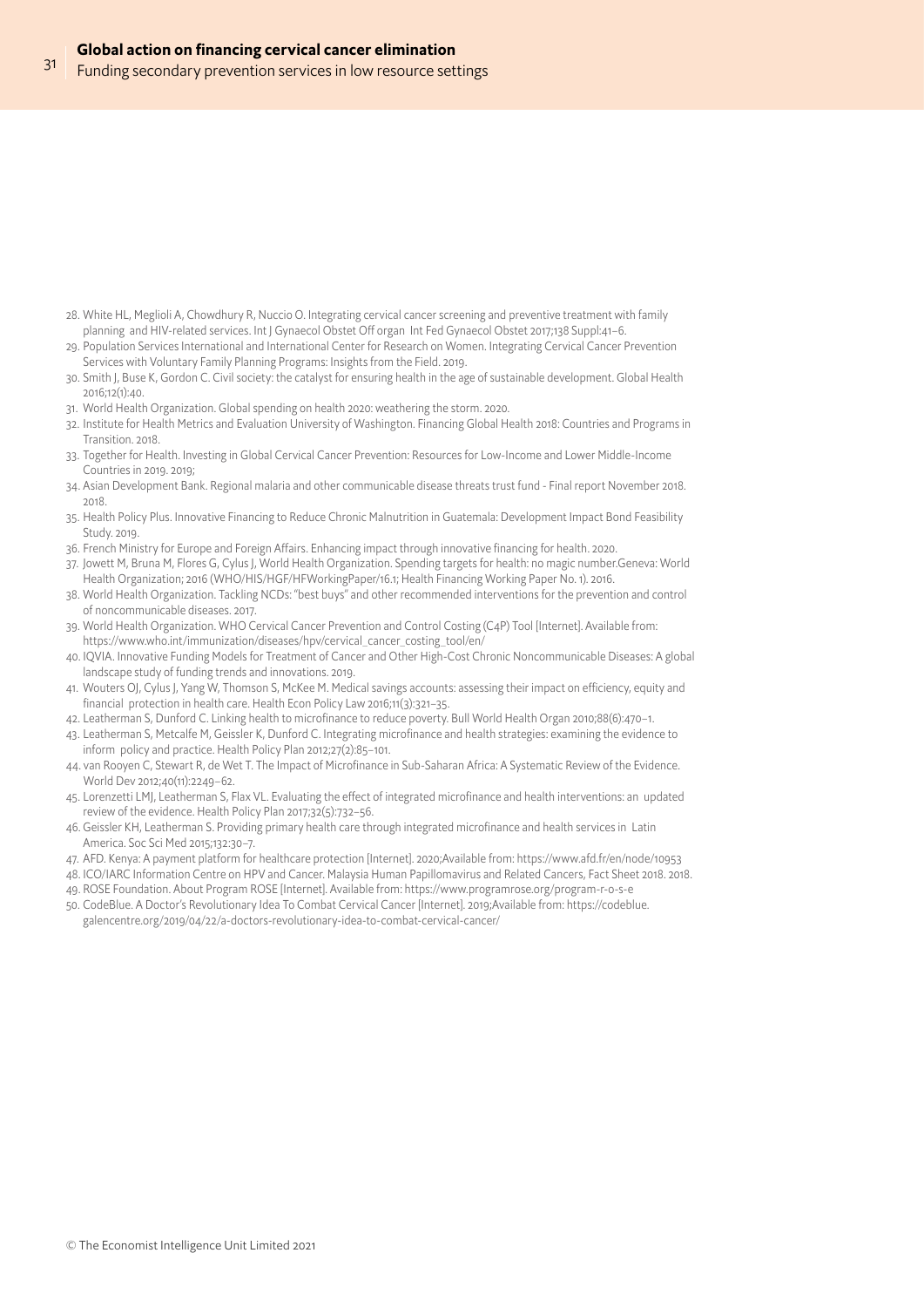Funding secondary prevention services in low resource settings

While every effort has been taken to verify the accuracy of this information, The Economist Intelligence Unit Ltd. cannot accept any responsibility or liability for reliance by any person on this report or any of the information, opinions or conclusions set out in this report. The findings and views expressed in the report do not necessarily reflect the views of the sponsor.